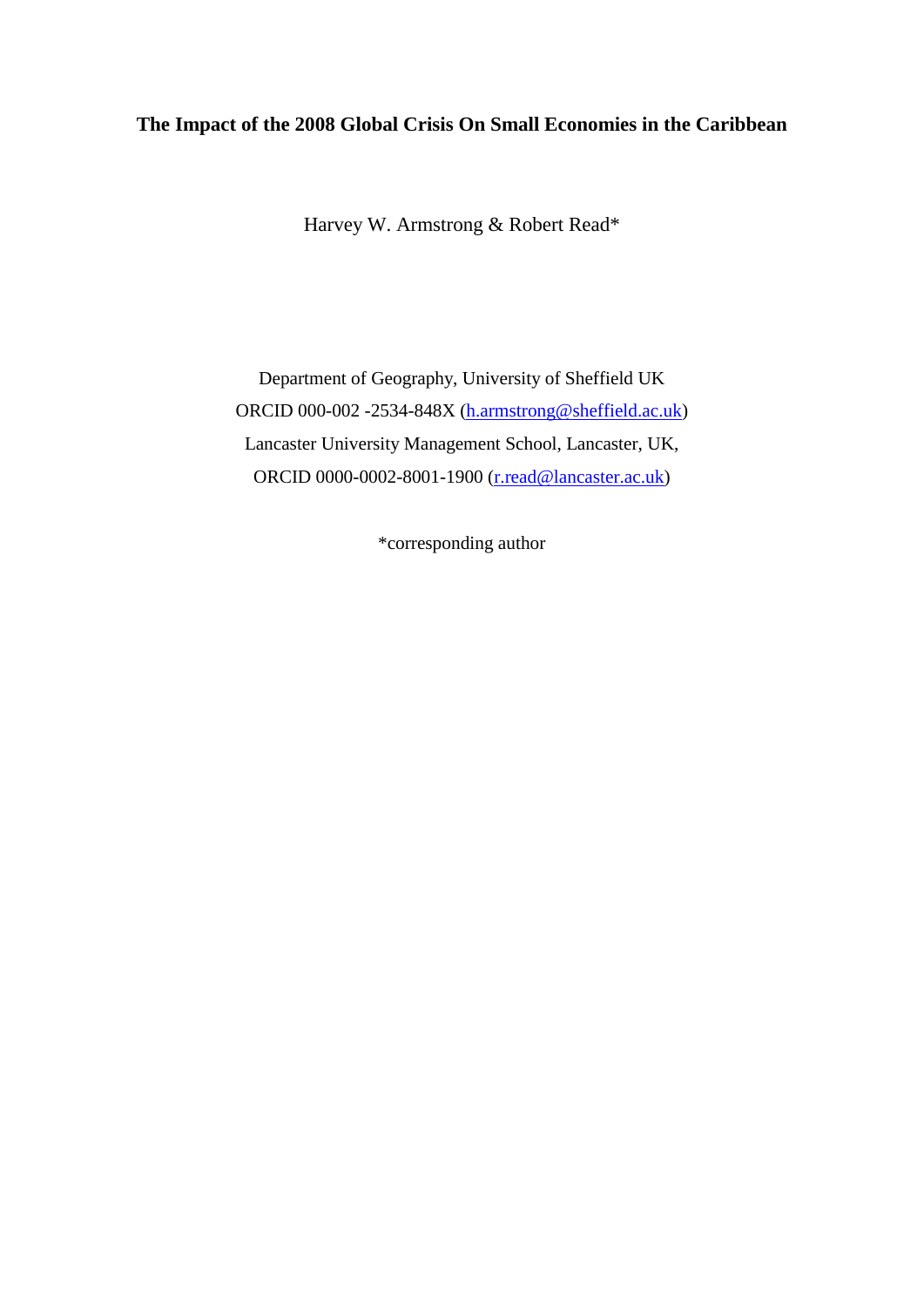## **The Impact of the 2008 Global Crisis On Small Economies in the Caribbean**

#### **Abstract**

This paper investigates the impact of the global 2008 crisis on the Caribbean region, with particular focus on its many small tourism-dependent economies. Specialization in tourism and, in some cases, offshore financial services has been a successful specialization strategy for many small economies but has made them highly susceptible to exogenous economic shocks. The paper utilizes cluster analysis to identify five distinct pre-crisis patterns of sectoral specialization in Caribbean economies generally. The 2008 crisis is shown to have had very distinct cluster-specific effects, with small economies specializing in tourism and financial services being the worst affected. These findings raise important questions regarding the future sustainability of this sectoral growth template previously adopted by many successful small economies.

Cette étude examine l'impact de la crise mondiale de 2008 sur la région des Caraïbes, avec un accent particulier sur ses nombreuses petites économies dépendantes du tourisme. La spécialisation du tourisme et, dans certains cas, des services financiers offshore a été une stratégie de spécialisation réussie pour de nombreuses petites économies, mais les a rendus très vulnérables aux chocs économiques exogènes. L'étude utilise l'analyse par grappes pour identifier cinq modèles distincts de spécialisation sectorielle d'avant la crise dans les économies des Caraïbes en général. Il a été démontré que la crise de 2008 a eu des effets très spécifiques sur les clusters, les petites économies spécialisées dans le tourisme et les services financiers étant les plus touchées. Ces résultats soulèvent d'importantes questions concernant la viabilité future de ce modèle de croissance sectorielle adopté précédemment par de nombreuses petites économies prospères.

Key words: Small economies; Caribbean; global crisis; sectoral specialization; cluster analysis; tourism-dependence; global crisis; economic performance; crisis impact. Petites économies; les Caraïbes; la crise mondiale; l'impact de la crise; croissance économique; spécialisation sectorielle; l'analyse par grappes; dépendance touristique.

9,691 words, excluding Abstract.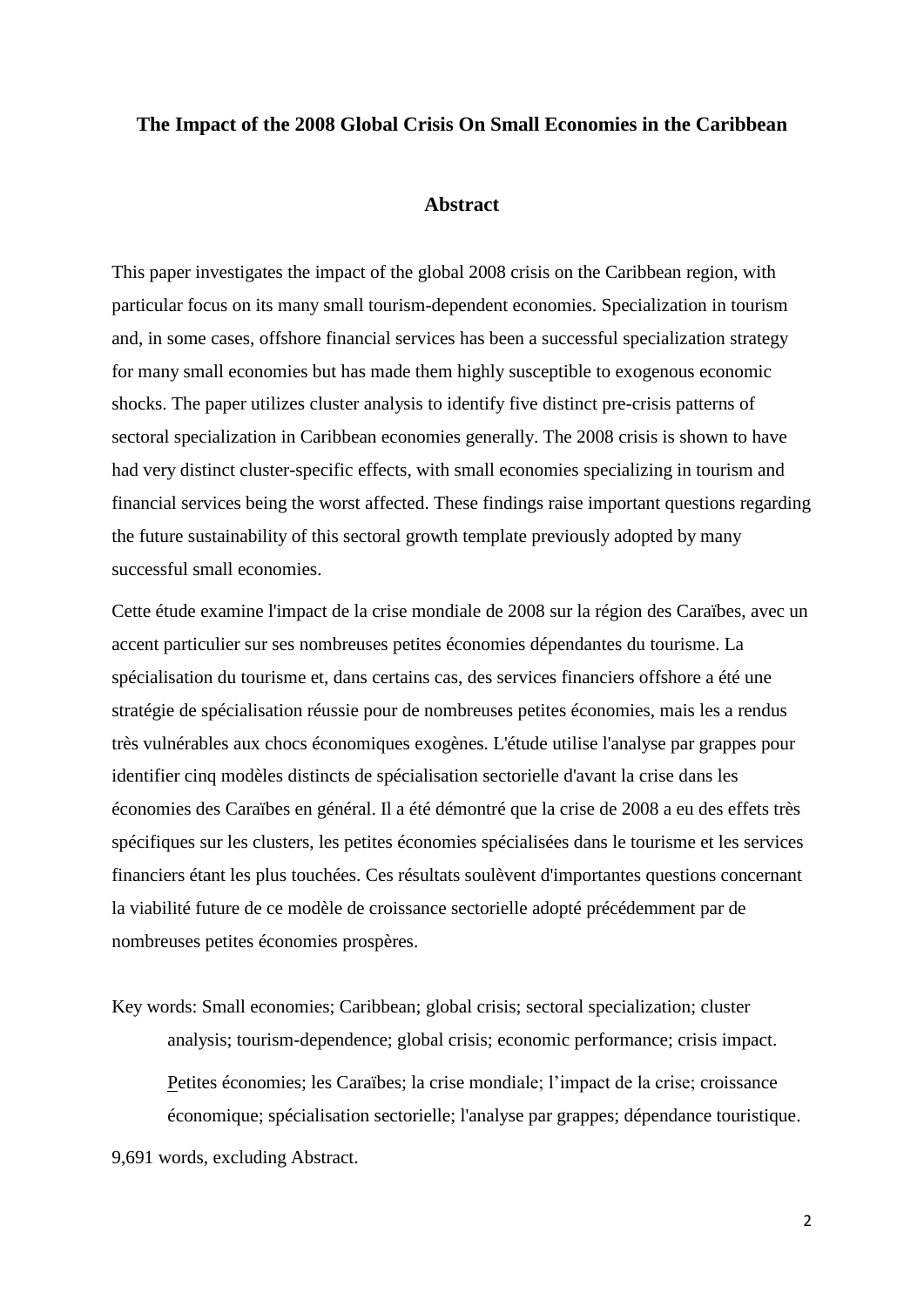## **The Impact of the 2008 Global Crisis On Small Economies in the Caribbean**

## **1. Introduction**

The foundation of the growth success of many small economies in recent decades has been deepening integration with the global economy based upon a high degree of openness to international trade and supported by the expansion of key sectors in which they have a comparative advantage, notably tourism and 'offshore' financial services (see Armstrong *et al*. 1998). The Caribbean region, in particular, is characterized by an unusually large number of small economies, many of which have based their growth strategies upon the development of these two key sectors.

This paper investigates the comparative economic performance of small economies in the Caribbean region in the periods immediately prior to and since the global economic crisis in 2008. It has two principal objectives: to ascertain whether the Caribbean states fell into clear groups or 'clusters' in terms of their sectoral structures in 2007, immediately prior to the crisis; and the extent to which their performance in the aftermath of the crisis has been influenced by their pre-existing cluster membership. The analysis incorporates both sovereign states and non-sovereign associated territories in the Caribbean.

The paper provides a summary of the literature on the determinants of economic growth performance and sectoral structure in small economies, with specific reference to the Caribbean region. The analytical methodology is described briefly. The principal findings are presented in two parts. The first part develops a classification of Caribbean entities using statistical cluster analysis for 2007. The second looks at evidence of systematic variation in economic performance between them during and after the financial crisis. The concluding section reviews the key findings and explores their policy implications.

#### **2. Trade, Sectoral Specialization & Growth Volatility in Small Economies**

Small economies, including many islands and/or archipelagos, face a range of critical longterm growth challenges because of their size (outlined in an extensive literature, e.g.: Robinson, 1960; *World Development*, 1980, 1993; Jalan, 1982; Dommen and Hein, 1985; Armstrong and Read, 1998; Briguglio, 1995). These principal challenges are: their small populations; limited resources; diseconomies of small scale; the need for output specialization; export concentration; size-induced structural openness to international trade;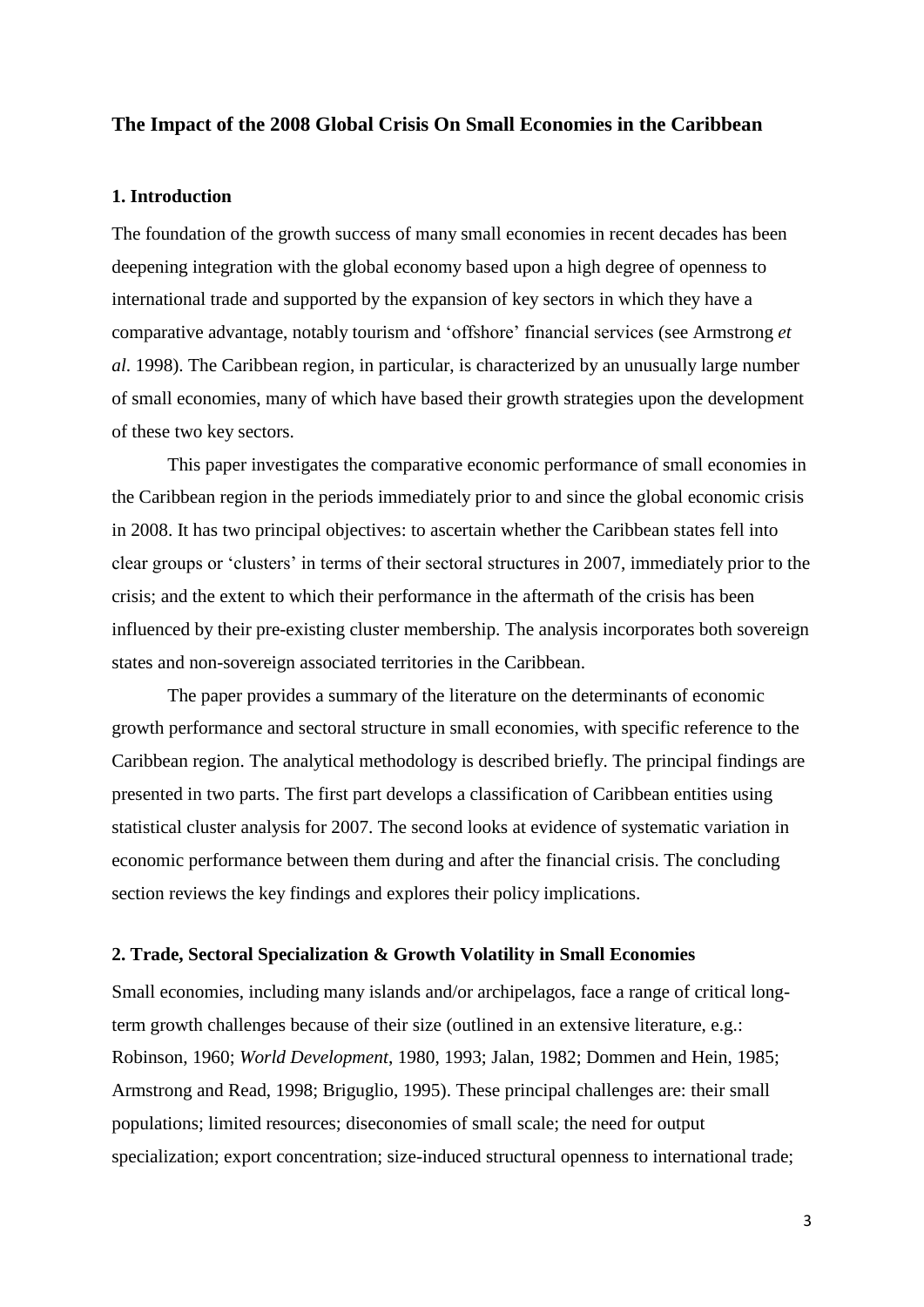high exposure to global economic conditions; and consequent susceptibility to high growth volatility. In spite of these challenges, many small economies have achieved sustained economic growth, high per capita incomes and feature in the World Bank's Upper-Middle and High Income categories (*World Development Indicators*). Unsurprisingly therefore, empirical analyses find little evidence of any systematic adverse effects of small size on growth (e.g., Blazic-Metner and Hughes, 1982; Armstrong *et al*., 1998; Armstrong and Read, 2000, 2006; Easterly and Kraay, 2000; Alesina *et al*., 2005; Rose, 2006). Many small economies appear to have devised and implemented effective countervailing growthpromoting strategies owing to the quality of their governance.

#### *Openness to Trade & Growth in Small Economies*

International trade is a critical contributor to growth in small economies. Exports increase the extent of their markets and overcome some of the constraints imposed by diseconomies of small scale. Imports resolve the significant asymmetries between patterns of domestic production and consumption (Kuznets, 1960; Marcy, 1960). Small economies therefore necessarily pursue highly open trade regimes (i.e., 'structural openness' – Demas, 1965), reflected in trade to GDP ratios often greatly exceeding 100 per cent, that generate large trade multiplier effects (Ashoff, 1989). Structural openness however, heightens their exposure to commodity- as well as market-specific trade shocks. This exposure is often compounded by their exposure to environmental factors (e.g., hurricanes in the Caribbean). The long-run growth paths of small economies are therefore likely to be subject to significant volatility (Holmes, 1986; Briguglio, 1995; Armstrong and Read, 1998; Easterly and Kraay, 2000; Easterly, *et al*., 2001).

#### *Patterns of Sectoral Specialization & Growth in Small Economies*

Structural openness to trade in small economies requires the patterns of domestic economic activity to be highly export-oriented, based upon their underlying comparative advantage (subject to trade costs). These activities are likely to be relatively scale neutral and less reliant upon low-cost labour, implying that labor-intensive industrialization is inappropriate (Lewis, 1955; Demas, 1965; Thomas, 1982). The pattern of sectoral specialization in more successful small economies is therefore more likely to embody greater human capital (Bhaduri *et al*., 1982). Empirical studies confirm the critical contribution of labor- and skill-intensive services – notably tourism and financial services – along with natural resources in high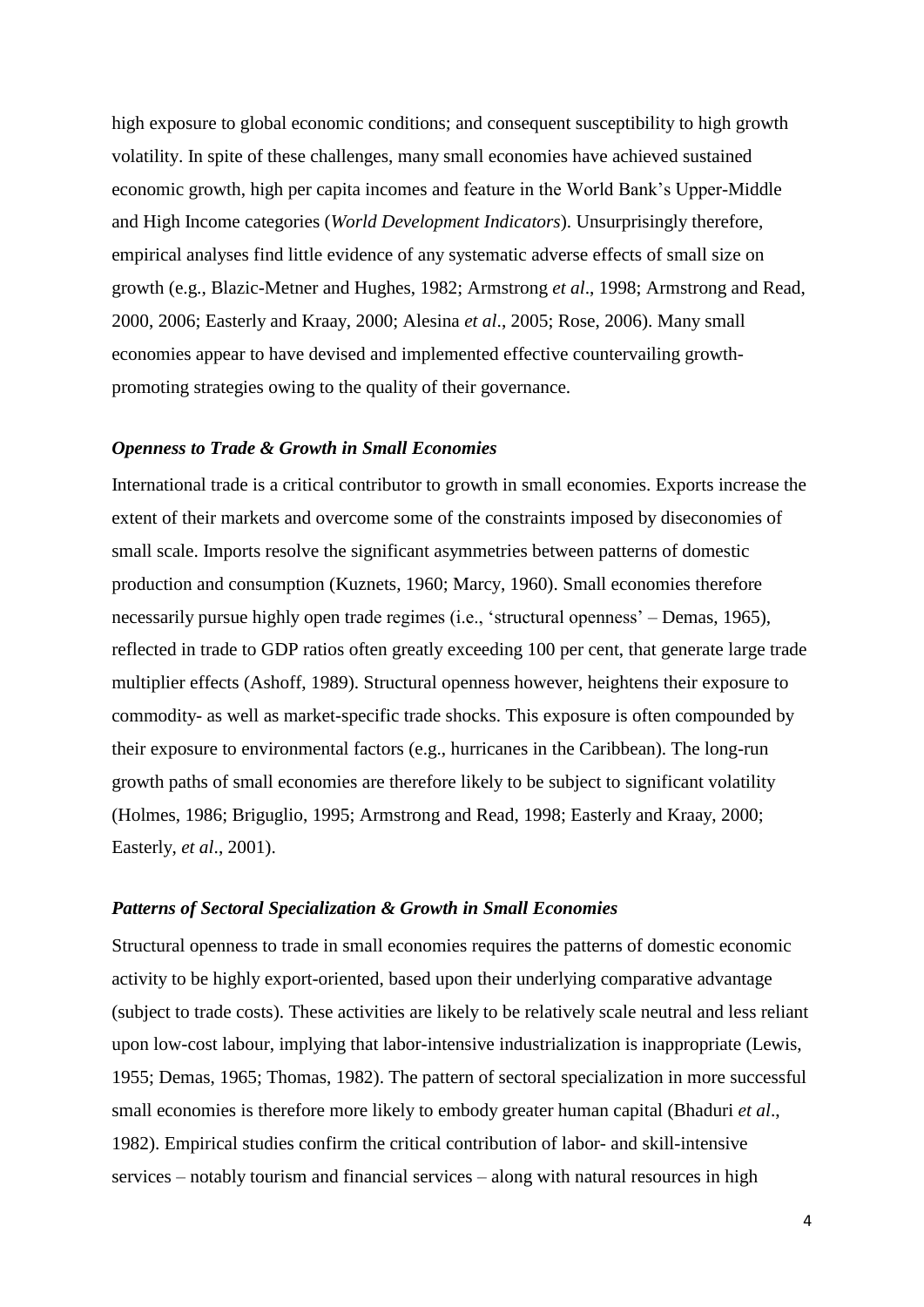income small economies (Armstrong *et al*., 1998; Armstrong and Read, 2000; Read *et al*., 2012). This paper uses cluster analysis to identify distinct groups of Caribbean entities according to their structural characteristics and investigates the impact of the global economic crisis on these different clusters.

#### *Growth Volatility in Small Economies*

Growth volatility is primarily determined by the nature and extent of engagement with the global economy, growth strategies and susceptibility to natural catastrophe. Large-scale crosscountry studies generally find a significant negative empirical relationship between volatility and GDP growth (e.g., Ramey and Ramey, 1995; Rodrik, 1999; Hnatkovska and Loayza, 2003). The stabilizing effects of greater international trade and financial integration however, are argued to more than compensate for the destabilizing effects of terms of trade shocks (Cavallo, 2007). The greater susceptibility of developing economies generally to growth volatility is the critical outcome of interactions between domestic policy choices (poor governance) and sectoral specialization (see Loayza *et al*., 2007; Raddatz, 2007). Nevertheless, there is little evidence of variation in volatility resulting from differences in levels of development, openness, sectoral specialization and size (Koren, 2007).

The structural characteristics of small economies expose them to several sources of growth volatility: export product and market concentration; export price and earnings volatility; dependence upon strategic imports (e.g., oil); and, in some cases, remoteness. Sectoral specialization therefore amplifies their exposure to exogenous economic shocks such that growth volatility is likely to be more pronounced than in larger economies, resulting in lower long-run trend rates of growth. The standard policy remedies against exposure to such shocks however, are highly constrained by their structural characteristics.

The empirical evidence indicates that small economies experience substantial growth volatility but the ameliorating effects of greater regional and global integration have generally outweighed these adverse growth effects (Easterly and Kraay, 2000; Easterly *et al*., 2001; Armstrong and Read, 2002; Alesina *et al*., 2005). The impact of the 2008 global financial crisis and its aftermath however, has been a 'double whammy' for the growth of small economies, including those in the Caribbean, because of their greater openness to trade and specialization in offshore financial services and tourism.

5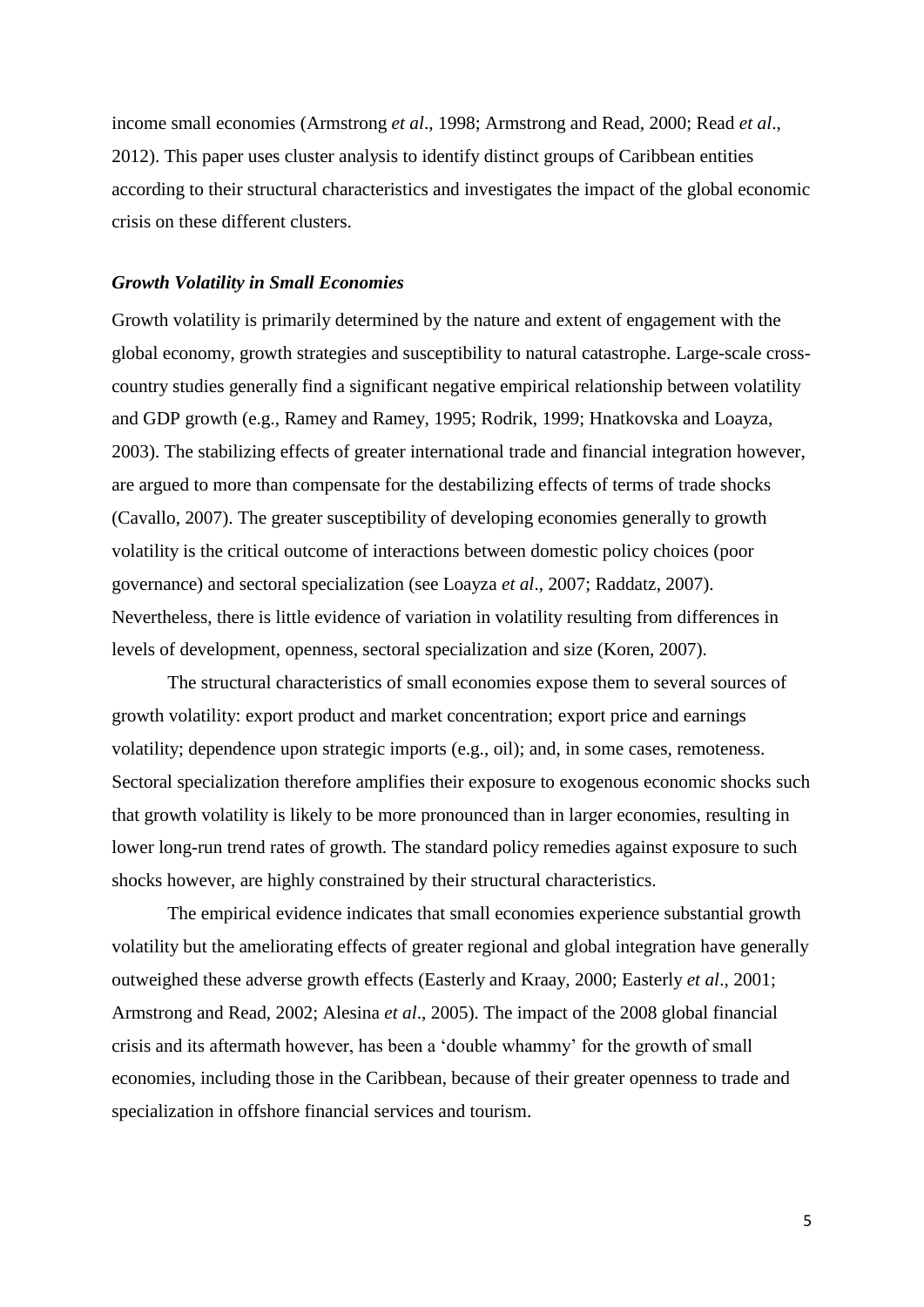#### **3. Research Methodology**

This paper explores whether the sectoral structure of economic activity in Caribbean sovereign states and associated territories influenced their growth performance immediately prior to the 2007 financial crisis and in its aftermath.

The paper examines the economic performance of 36 states and associated territories in the Caribbean based upon a deliberately wide definition of what constitutes the 'Caribbean region'. All entities with a Caribbean shoreline have been included and is therefore broader than the definitions used by CARICOM and CEPAL, among others. Much of the research attention on the Caribbean focuses exclusively on the islands in the region rather than including the larger states that border the Caribbean. The wider definition used in this paper has been chosen for three reasons:

- The performance of smaller Caribbean islands is of specific interest but that of larger islands and adjacent mainland states in the region is also of inherent interest.
- It is extremely useful to set the performance of the smaller Caribbean islands within the broader context of the region.
- A particular focus of the paper is on the role of sectoral specialization in influencing the impact of the global financial crisis, such that it is appropriate to incorporate states with larger natural resource bases and agricultural and manufacturing export sectors than is typical in the smaller Caribbean islands.

The research methodology is based upon cluster analysis (Everitt, 1993), a classificatory methodology that does not seek to develop causal analysis. Instead, a grouping algorithm is used to derive clusters of 'most similar' cases across an array of grouping variables. The 'cases' in this study are the 28 Caribbean states and associated territories for which suitable data are available. The 'cluster variables' are six sectoral structure variables together with one economic performance measure (Gross National Income – GNI – per capita).

The paper uses the Ward's Method, the default cluster analysis in the main software packages, including Minitab (employed here). The Ward's Method is an hierarchical agglomerative method, which begins with the number of clusters set equal to the number of cases (i.e.,  $n = 28$  here) and ending when all of the cases are left in a single cluster (containing all 28 cases). The results of this agglomerative algorithm are shown in a dendrogram (see Figure 1) which illustrates the precise way in which cases are clustered successively into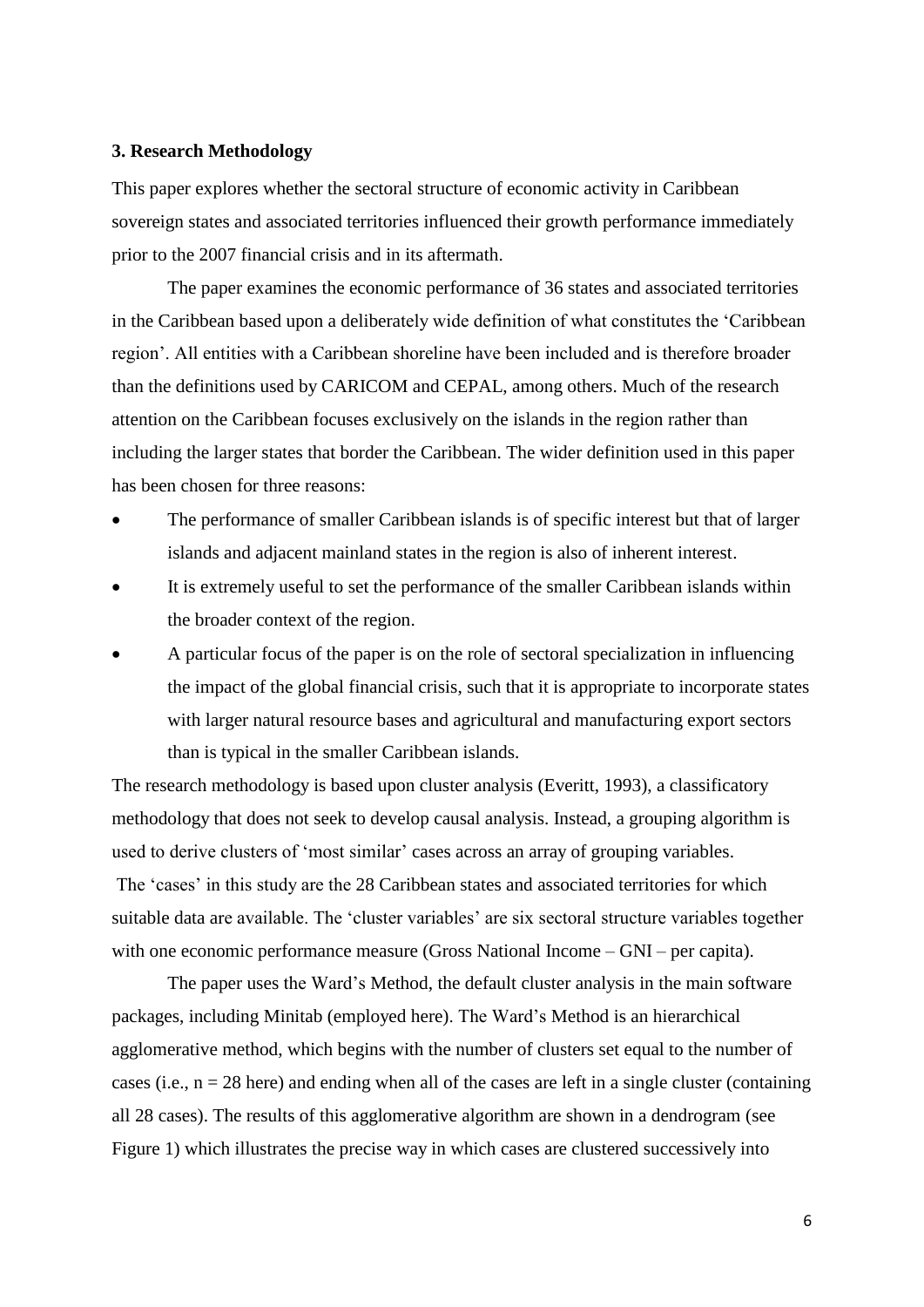larger groups. The Ward's Method uses squared Euclidean distance in its dissimilarity measure, defined as:

$$
\sum_{k=1...n} (x_{ik} - x_{jk})^2
$$
 1)

where:  $k = 1...n$  are the grouping variables and  $i = 1...j...m$  are the cases.

Two further important informed choices need to be made in cluster analysis, over and above the decisions concerning how many entities (i.e., 'cases') to include and what variables to use (i.e., 'cluster variables'):

- How *many* clusters to analyze. Having too many clusters is self-defeating since this tends towards treating each entity individually while too few clusters (e.g., one or two) obscures the very statistical variation of most interest. The standard approach, utilized here, seeks to identify the clearest possible clusters by examining the gap in similarity coefficient necessary for two clusters to eventually be merged by the cluster algorithm (i.e., the vertical axis on Figure 1). A 5-cluster solution is chosen here as the appropriate compromise between the desire to examine greater diversity and the need for a practicable number of distinct clusters.
- How to *name* the clusters. The method has no requirement to do so although naming facilitates ease of identification and inter-cluster analysis. This paper follows convention by naming the clusters using broad-brush summary labels although these may not always apply to every single case within the cluster (e.g., 'marginal' members such as Mexico and Puerto Rico in Cluster 3 in Figure 1).

Cluster analysis is used here to establish whether Caribbean states fall into clear clusters in terms of their sectoral structures and GNI per capita in 2007; i.e., the year preceding the financial crisis. The paper then proceeds to analyze an array of economic data on the subsequent economic performance of each Caribbean cluster in turn.

## **4. A Classification of Caribbean States & Associated Territories, 2007**

The Caribbean region is characterized by a large number of small economies, including sovereign states and non-sovereign territories, many of which are also islands. Further, the region contains the best-performing small economies globally in terms of high GNI per capita incomes after Western Europe (*World Development Indicators*). The growth of many small states in the region has been based on the development of financial services and tourism;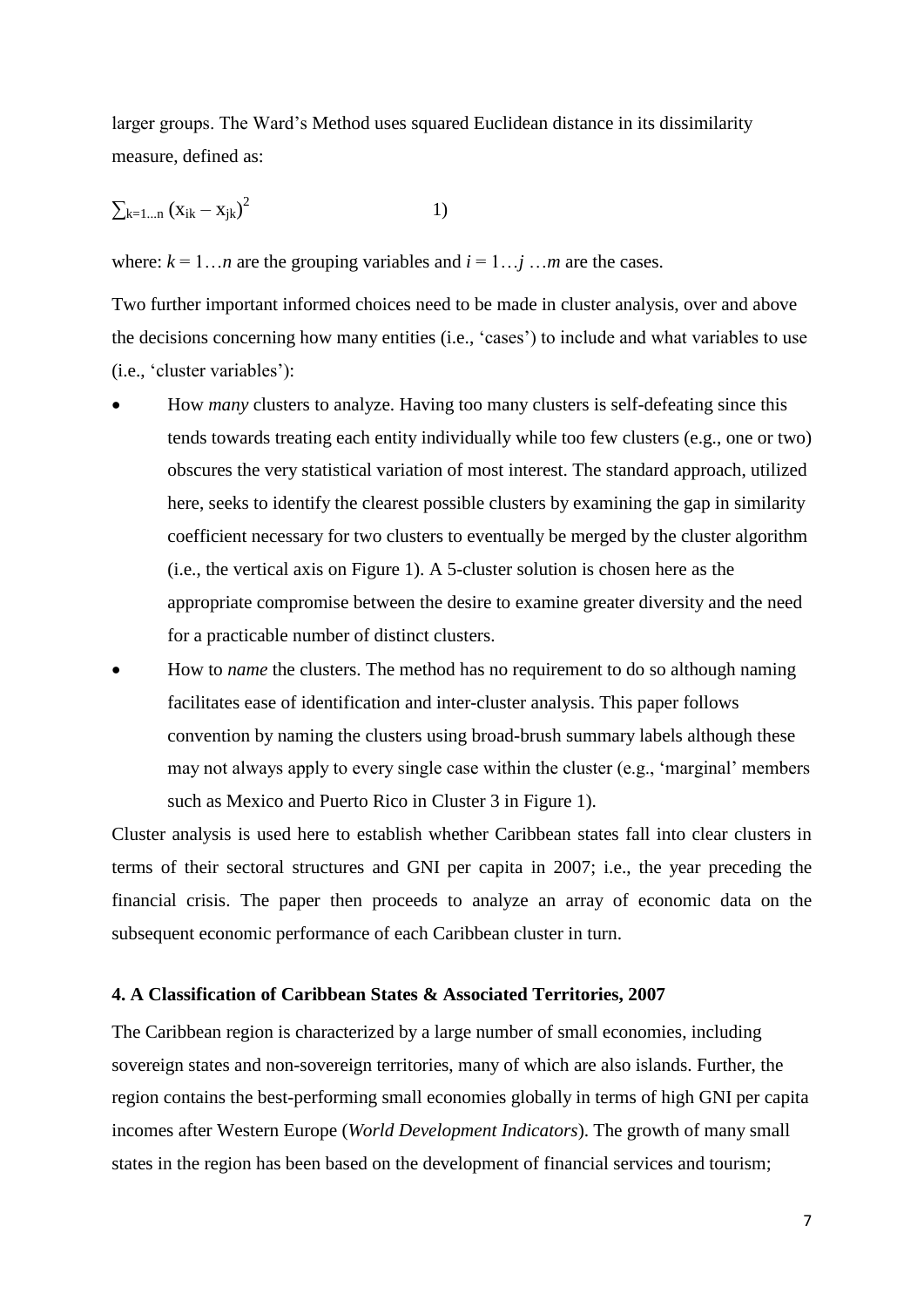sectors that were particularly badly affected by the global economic crisis (Kouame and Reyes, 2011; IMF, 2013). This paper investigates the impact of the global crisis in the context of its differential effects on distinct pre-crisis sectoral clusters in the region.

#### *Initial Sectoral Cluster Analysis for the Caribbean Region, 2007*

This section presents the results of a cluster analysis of the sectoral structures of Caribbean states and territories, focusing initially on: (a) those entities for which good quality comparable data exist; and (b) a very short list of variables where the best (i.e., most comprehensive coverage) data exist. The 28 states and territories included in this first cluster analysis, together with eight entities excluded because of inadequate or missing data, are listed in Table 1. All eight of the excluded entities (some 22 per cent) are associated territories rather than sovereign states.

## [Table 1 here]

It can be seen from Table 1 that seven of the eight excluded entities are islands and, moreover, all are very small; the largest being Guadeloupe (population 447,200 in 2007). This demonstrates the extent of a serious truncation problem with large international data sets, even when a very restricted set of accessible variables is selected.

The seven cluster variables used in the analysis are set out in Table 2. Their number is deliberately limited so as to maximize the coverage of states and territories. The variables are initially confined to a single economic performance variable (GNI per capita), together with six sectoral structure variables drawn from the research literature on small economies (agriculture, manufacturing, overnight tourist numbers, cruise tourist numbers, the presence of an offshore finance center and the existence of major natural resource exports).

## [Table 2 here]

The results of the cluster analysis are presented in summary form as a dendrogram (Figure 1). The bottom of the graph lists the 28 cases (countries) clustered. The sequence by which the cases have been clustered can be seen by reading upwards until the final two 'super-clusters' come together at the top to produce a single cluster containing all 28 cases. There is also no single 'best' solution in terms of the appropriate number of clusters to isolate and examine but the very distinct five-cluster solution is chosen for analysis.

## [Figure 1 here]

The average values of the variables for each member of the seven clusters are set out in Table 3. Comparing these in turn with the overall average for all 28 states provides a very simple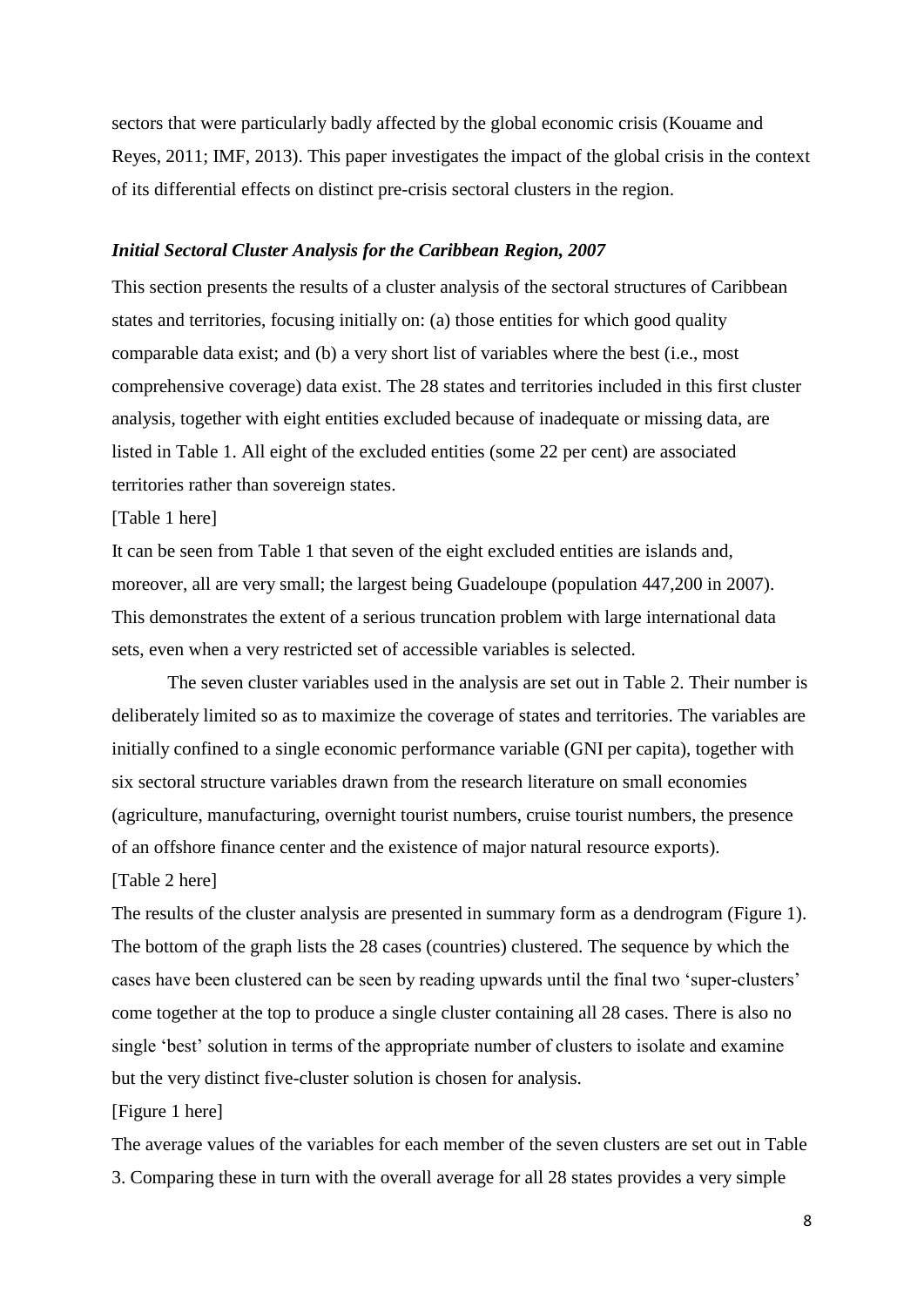but highly effective method of identifying the particular characteristics of each cluster. Cluster averages *greater* than the overall 28-state average (the 'All' column), are shown in bold.

#### [Table 3 here]

The values for Cluster 1 indicate economies that attract disproportionate numbers of both overnight and cruise tourists (per thousand population). Other sectors are either non-existent (offshore finance and natural resources) or else severely under-represented (agriculture and industry). The entities within this cluster are all small island states (Antigua & Barbuda, Grenada, St Lucia and St Vincent & The Grenadines) and appear to be classic examples of small island tourism economies – *SITEs* (McElroy, 2003, 2006; McElroy and Lucas, 2014). These economies have GNI per capita values slightly above the overall average for the Caribbean region, averaging 3.3 on the World Bank income classification.

Two other clusters also exhibit important specialization in tourism (Clusters 2 and 5). Cluster 5 has by far the best performing tourism sector, in terms of both overnight and cruise tourists. The cluster comprises small islands (i.e., Aruba, Bahamas, Cayman Islands and Netherlands Antilles) but cannot be strictly defined as SITEs because they also possess active offshore finance sectors. These economies have the highest average GNI per capita of all the Caribbean clusters (4.0) and are termed *Highly Successful Tourism & Finance Economies*.

Tourism is also important in Cluster 2, although slightly below the overall Caribbean average. The cluster members however, cannot be described as SITEs since some are small island states (i.e., Barbados, Dominica and St Kitts & Nevis) but the rest are relatively large mainland states (Belize, Costa Rica and Panama). They also have successful offshore finance sectors, large agriculture sectors (averaging 7.1 per cent of gross value added - GVA) and (unusually) substantial industry (11.0 per cent of GVA). These are therefore categorized as '*Relatively Diversified*' economies.

The final two clusters are more easily recognizable. Cluster 3 comprises eight '*Resources & Industry*' economies, three of which are island states and the rest mainland states. Cluster 4 is dominated by mainland states, with the Dominican Republic and Haiti as (partial) island members, and has the lowest average GNI per capita in the region (1.8). The cluster is termed '*Traditional Economies*' because its key sectors are agriculture and industry but members lack a significant presence in the more lucrative tertiary sector.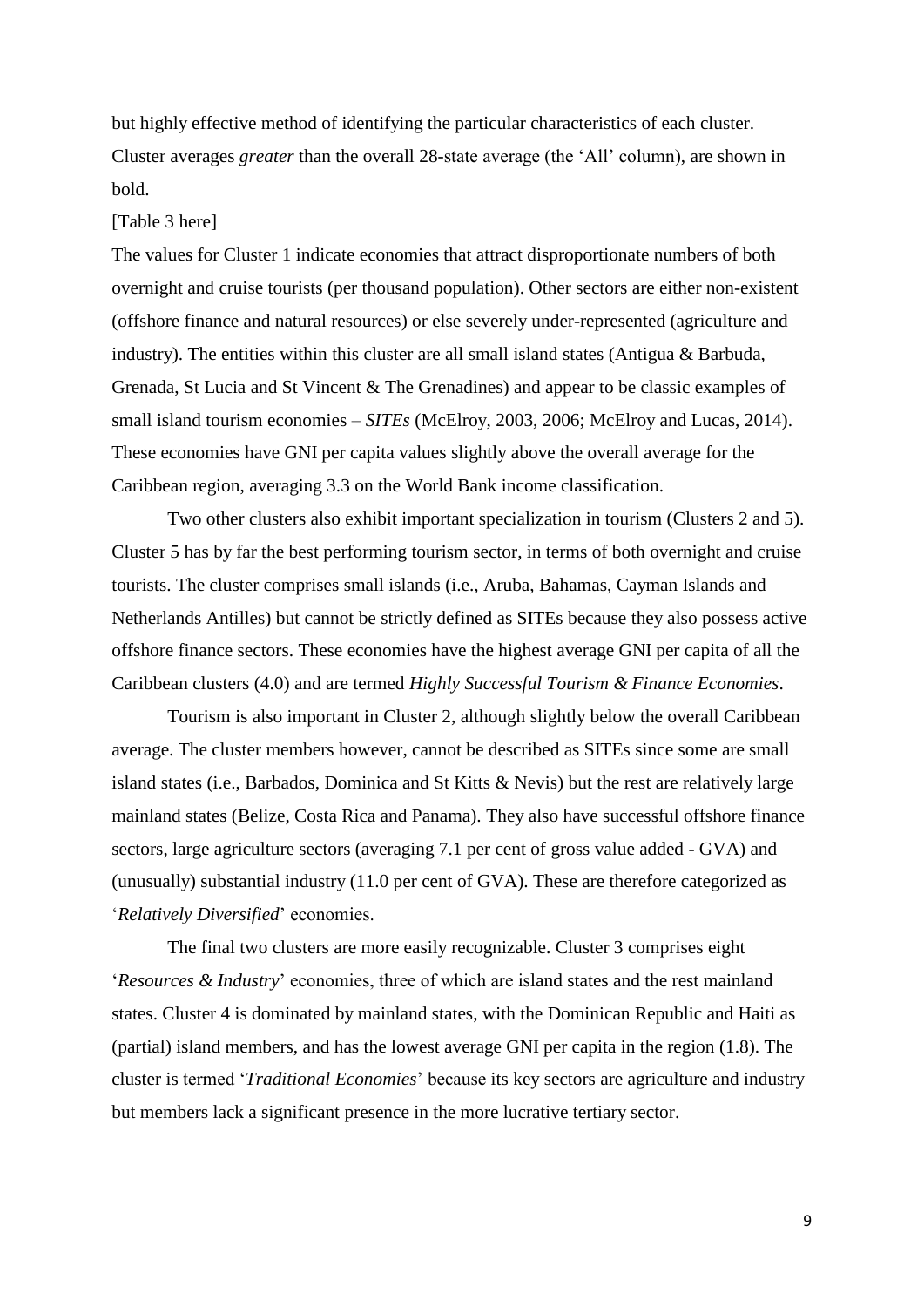#### *How Robust is the Cluster Analysis? The Extent of the Data Truncation Problem*

Analysis of the economic performance and structure of small Caribbean entities however, is hampered by severe data truncation, even for the highly restricted set of variables used here. Previous studies (e.g., Armstrong and Read, 2000, 2004) take advantage of two phenomena to address this problem. Virtually all of the omitted entities have highly specialized niche sectoral structures, such that their economies are much 'simpler' than their larger counterparts. This makes data collection from non-standard sources easier. Further, data for binary or ordinal variables can also be used. Details of how the original seven cluster variables and the non-standard data have been re-defined here using 'best judgement' is set out in Annex Table 1. This Section considers the sensitivity of the cluster analysis to the omission of eight associated territories.

The results of re-running the cluster analysis for all 36 Caribbean states and territories with the same seven variables (except for ordinal variables for agriculture and industry) are presented in Figure 2. To facilitate comparison with the initial analysis, similar cluster numbering is retained and a five-cluster solution is again examined. The summary statistics are presented in Table 4.

[Figure 2 here]

[Table 4 here]

Comparison of Tables 3 and 4 and Figures 1 and 2, reveals two key features. First, cluster membership in the two exercises is remarkably stable; virtually all of the original 28 states and territories in Figure 2 are in the same clusters as they were in Figure 1. Only two of the original cases – Mexico and Puerto Rico – switch between clusters; both from Cluster 3 (*Resources & Industry*) to Cluster 1 (*SITEs*). Further scrutiny shows that these two cases are somewhat detached from the rest of Cluster 1 and close to forming a separate cluster with Montserrat. 'Unbundling' Cluster 1 into its two constituent parts; sub-Cluster 1a is selfevidently a *SITE* group of seven entities while Puerto Rico, Mexico and Montserrat form a relatively diversified sub-cluster with only manufacturing being relatively disproportionately represented. The characteristics of the five clusters are also unusually stable between the two analyses (Tables 4 & 5).

## [Table 5 here]

The principal conclusion of this test for cluster robustness is that the omission of the eight entities in the initial analysis is not a cause of major instability with respect to either the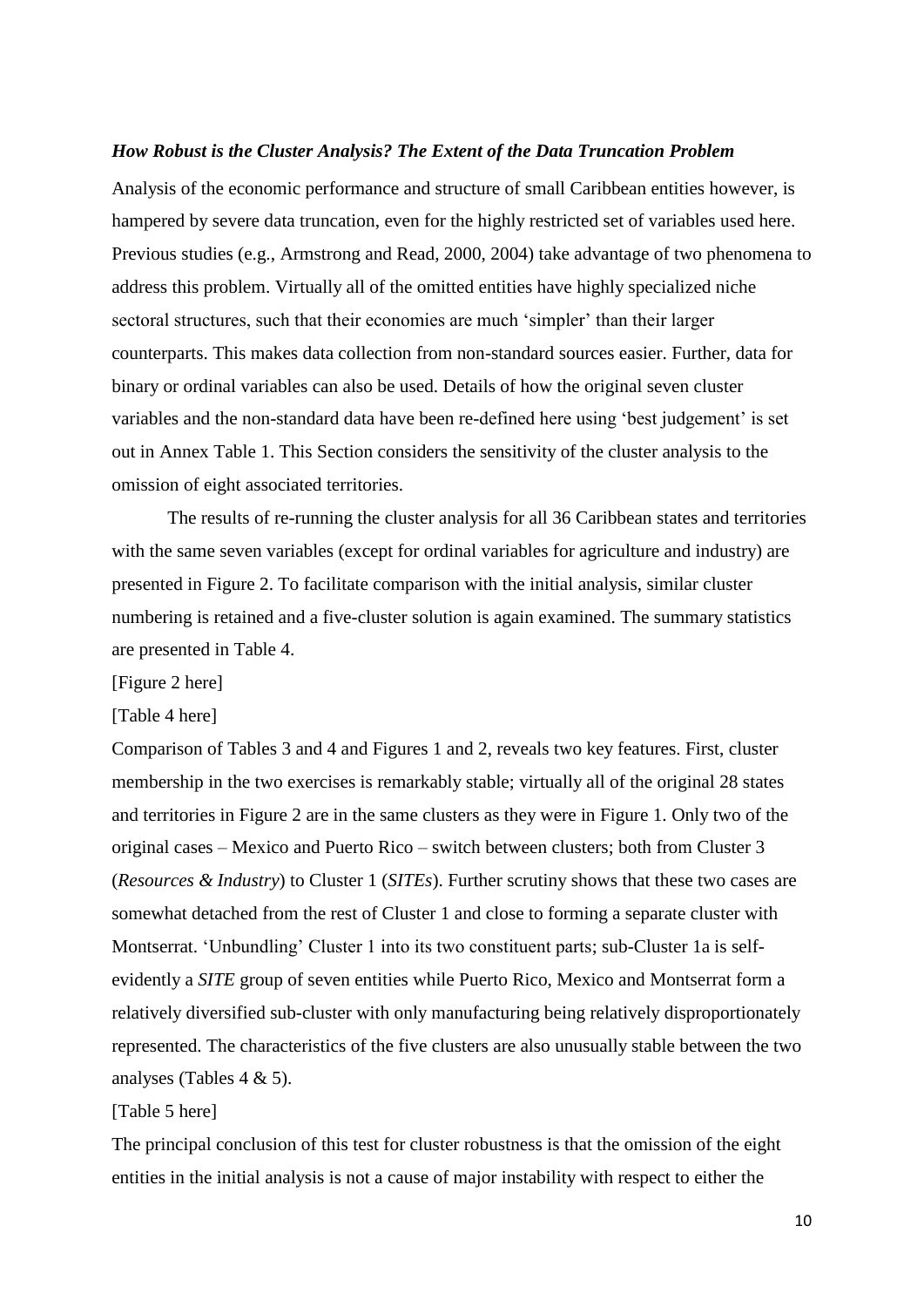number or nature of the clusters identified. Interestingly, the previously omitted entities are to be found almost exclusively in Cluster 1 (*SITEs*) and Cluster 5 (*Tourism & Finance*). Only French-Guiane appears elsewhere (Cluster 3 – *Resources & Industry*). The implications of this robustness analysis are rather disquieting. Working with highly truncated datasets initially suggests that membership of Clusters 1 and 5 is very small (see Figure 1) when, in fact, it is actually much larger. These two clusters switch from being the two smallest clusters to two of the largest.

## *Additional Characteristics of the Five Caribbean Clusters, 2007*

The characteristics of the five clusters can be analyzed further by examining a range of additional variables (Table 6). These are sub-divided into four categories: (a) geographical characteristics; (b) additional economic performance variables; (c) additional standard neoclassical growth model variables; and (d) additional tourism variables. Caution however, needs to be exercised since data could not be obtained for all of the entities in a given cluster. In these cases, the number on which the average value is based is shown in parentheses. Because Puerto Rico and Mexico are the least stable cases within the analysis, results are presented for both Cluster 1 as a whole and also for its two component sub-clusters (Clusters 1a and 1b).

[Table 6 here]

Several features stand out in Table 6:

- The two most successful clusters in terms of GNI per capita are Clusters 1 (*SITEs*) and 5 (*Tourism & Finance*), which contain exclusively small islands. Further, their average populations and land areas are the lowest of all five clusters but they also have the highest population densities. The high GNI per capita values are borne out by high life expectancy and growth rates 2000-07. Cluster 1 appears to exhibit high levels of out-migration (in 2007) in stark contrast to net in-migration in Cluster 5. The entities in both clusters generally perform very well in terms of other growth variables in the table. The additional tourism variables however, reveal an important difference: Cluster 5 entities are more dependent on North American tourists than those in Cluster 1, which attract a disproportionately large share from Europe.
- Cluster 2 (*Relatively Diversified*) comprises relatively small entities that are more remote from both North America and Europe as well as containing more mainland states than the two best performing clusters. These entities score highly on the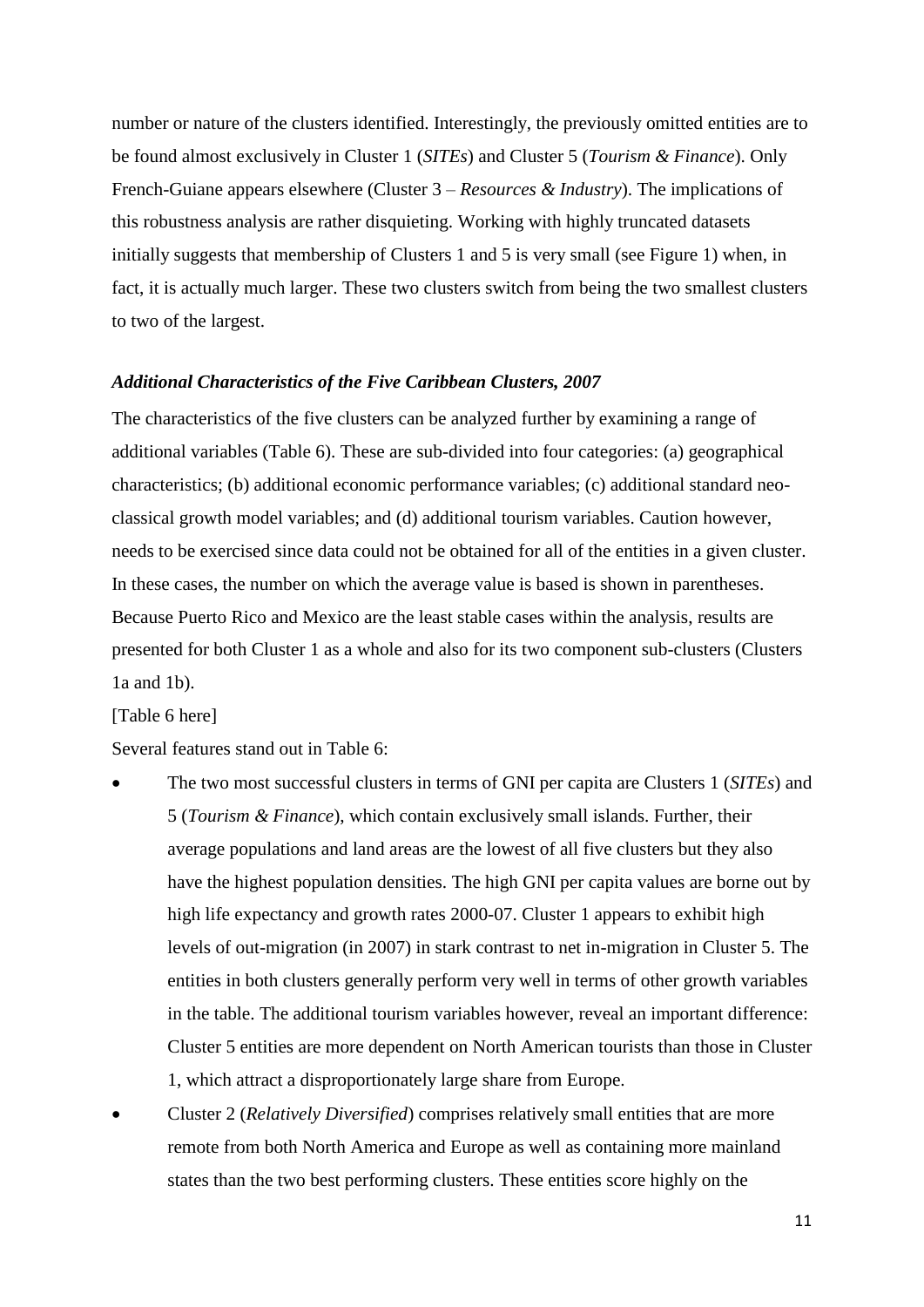additional growth variables, primarily because of their strong offshore finance sectors, but less well than Clusters 1 and 5. Their tourism sectors however, are relatively weak, with below average overall tourist numbers per thousand population and tourist expenditure values.

- Entities in Cluster 3 (*Resources & Industry*) have the largest populations and areas but are also relatively remote from North America and Europe. Nevertheless, they exhibited strong growth rates 2000-07 and have high life expectancy but are not consistent success stories. They exhibit net out-migration and below average values for key growth model variables as well as weak tourism sectors and a slight overrepresentation of European tourists.
- Cluster 4 (*Traditional*) comprises relatively large states (second only in population and area to Cluster 3) that are remote from North America and Europe. Virtually all of the additional growth variables along with tourism are adverse. Unsurprisingly, these states have the lowest GNI per capita values.

The values for the additional variables are highly consistent with the original analysis and show clear differences in pattern among the clusters within the Caribbean region.

# **5. The Performance of the Caribbean Clusters Post-2007**

This Section focuses on the comparative performance of Caribbean states in the period immediately after the global financial crisis through to 2014, with reference to their preexisting cluster membership. Year-on-year changes in real output for entities within each cluster are presented in Table 7. The least stable cluster members, Mexico and Puerto Rico, are again presented separately. The table is based upon the International Monetary Fund (IMF) *World Economic Outlook* database, April 2014, supplemented by miscellaneous additional (less harmonized) data from other sources (see Table 7, Footnote b). In some cases, similar data has been assembled, notably from IMF *Country Reports*. Elsewhere, nonharmonized national government data is drawn upon. Considerable caution must therefore be exercised in interpreting any results based upon the less harmonized data sources (shown in italics).

#### [Table 7 here]

The IMF data in Table 7 reveal a close link between initial cluster membership and the change in GDP post-2007. Cases of negative GDP growth are shown by shaded cells. Entities in Clusters 1 (*SITEs*) and 5 (*Tourism & Finance*), which had the highest GNI per capita in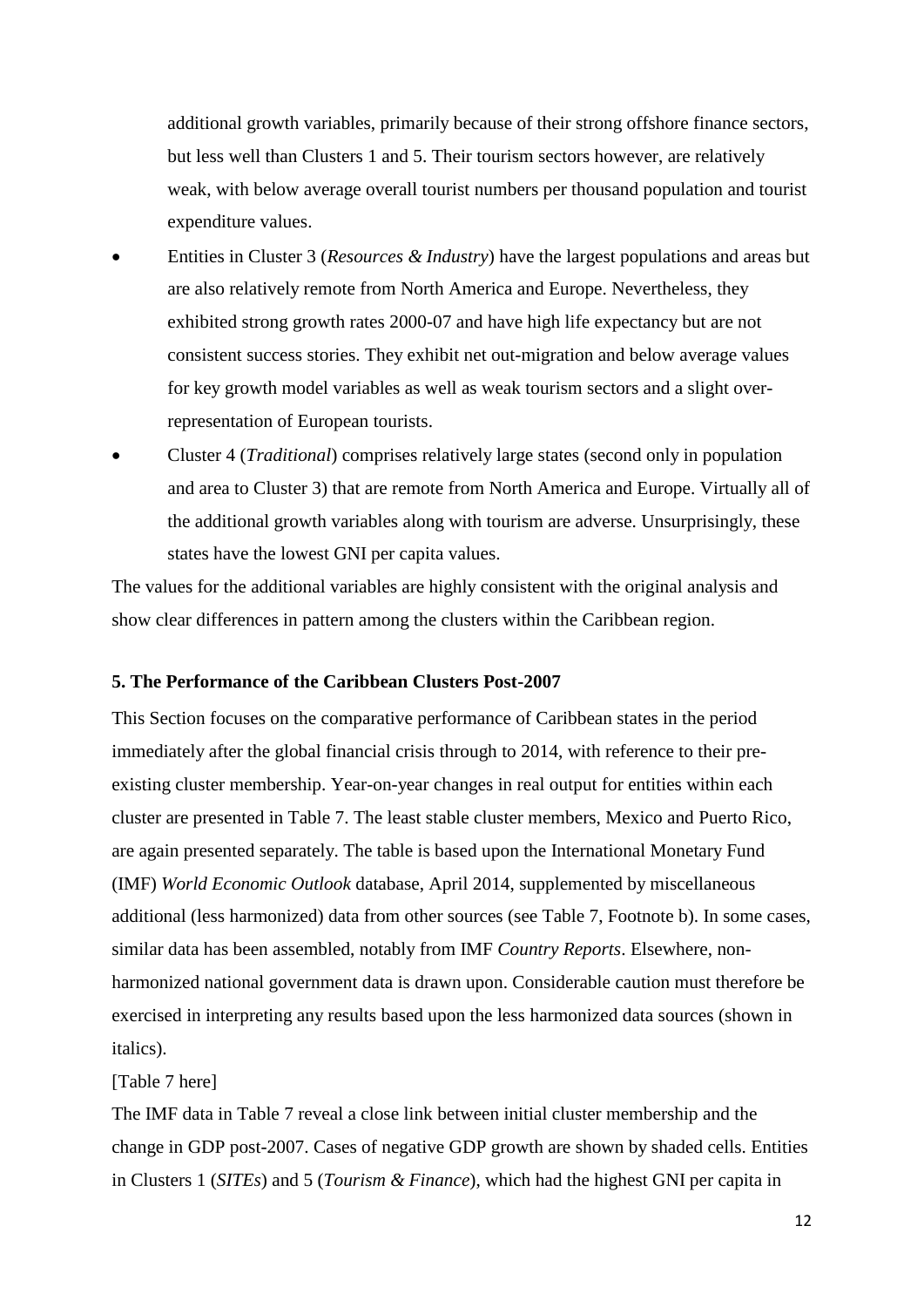2007, appear to have performed particularly badly. Their economies deteriorated much more severely than those in other clusters in 2009 and have recovered more slowly. The remaining clusters fared much less badly. These findings accord with more general appraisals of the cross-country effects of the crisis in the Latin America & Caribbean region (e.g., IMF, 2013).

The changes in overall average cluster output 2007 to 2014 are shown in Table 8. The first column covers the period of declining GDP (2007-10) while the second marks the period of economic recovery (2010-14). The table reveals substantial differences between Clusters 1 (*SITEs*) and 5 (*Tourism & Finance*) and the remaining three clusters. The former two declined more severely 2007-10 and also recovered much less quickly after 2010 than Clusters 2 (*Relatively Diversified*) and 3 (*Resources & Industry*). Cluster 4 (*Traditional*) also suffered a severe decline 2007-2010 (-3.2 per cent) but recovered very strongly after 2010 (+17.6 per cent). Those entities in Cluster 1 appear to have suffered the most severe effects of the crisis, with the biggest GDP decline of all of the clusters 2007-2010 (-7.7 per cent) and the weakest recovery after 2010 (+6.4 per cent). Those in Cluster 5 also performed weakly. The two best performing clusters prior to the global crisis therefore experienced the biggest 'hits' after 2007 and have since experienced the most faltering recovery.

#### [Table 8 here]

With regard to the less harmonized data in Table 7 (in italics), the annual GDP changes for those entities initially omitted in Cluster 1 (*SITEs*) exhibit a remarkably similar pattern to those entities for which better quality IMF data are available. In all cases, an initial weakening of output growth in 2008 was followed by major declines in 2009 and then slow patchy recoveries since 2010. The supplementary data also show a highly consistent pattern for Cluster 5 (*Tourism & Finance*). Again, these entities appear to have been severely hit, particularly during 2009, with double digit output falls in the British Virgin Islands and the Turks & Caicos Islands.

Two principal conclusions can be drawn from Tables 7 and 8. The distinct pre-crisis clusters incorporating simple sectoral specialization yield groups of Caribbean entities which exhibit systematically different post-crisis output paths. Further, those clusters specializing in tourism (both stop-over and cruise) and offshore finance have performed particularly badly. Economies with rich natural resources and those with broader-based more traditional agriculture and manufacturing sectors appear to have weathered the crisis rather better, both during the initial downturn and the subsequent recovery. The lack of harmonized data for many non-sovereign entities in the region however, has acted to conceal the severity of the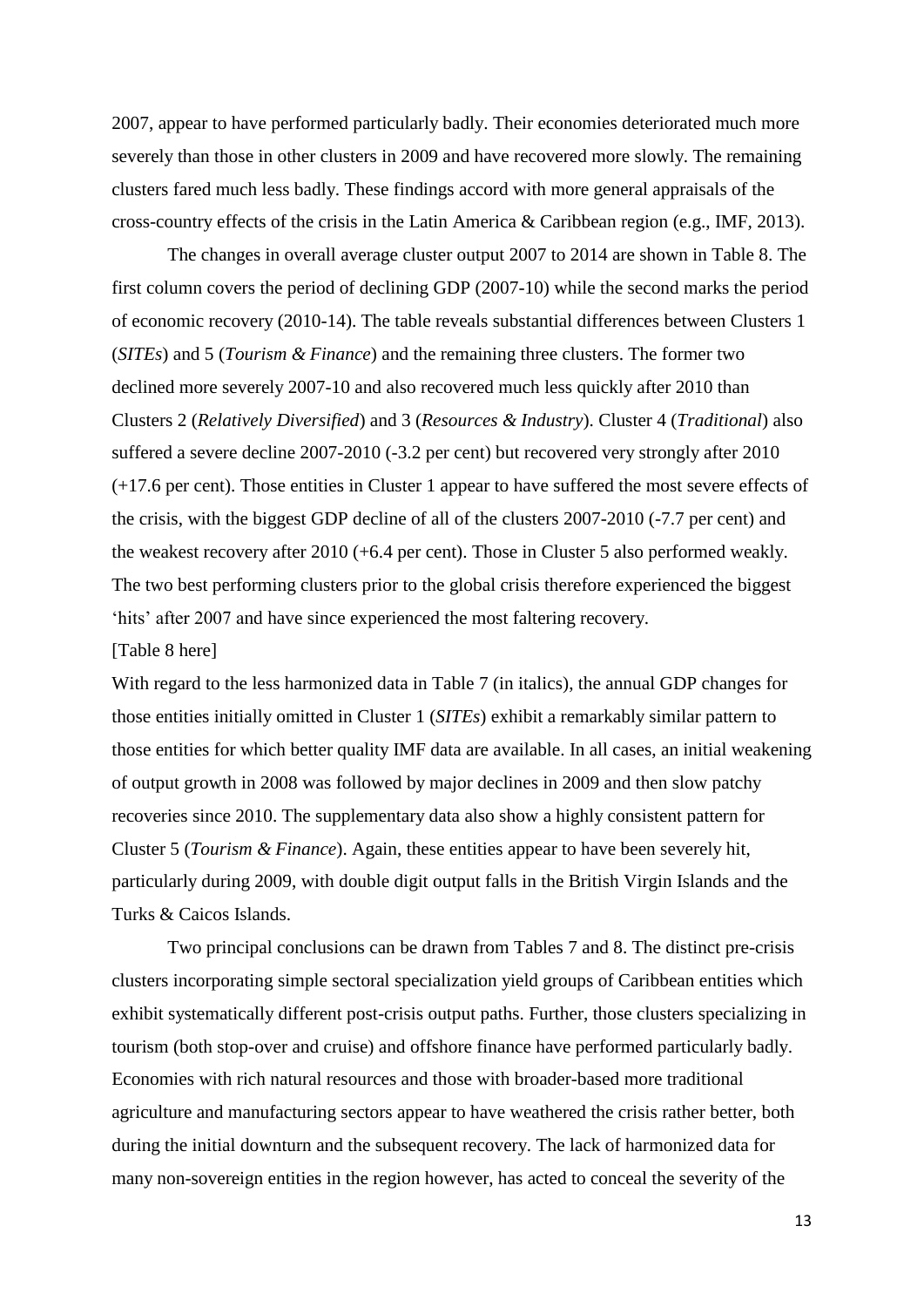domestic impact of the crisis. The crisis and its consequences have thus led some to reassess their longer-term relationship with their metropole in spite of their special status (see Clegg *et al*., 2017).

Any interpretation of these results however, should not be overly deterministic given a degree of within-cluster variation. What is evident is therefore not solely a 'sectoral mix' effect. In Cluster 1 (*SITEs*), Guadeloupe performed better than other members. In Cluster 5 (*Tourism & Finance*), Curaçao and Sint Maarten also performed better than the norm while the British Virgin Islands and the Turks & Caicos have done a lot worse. Sectoral specialization alone therefore does not tell the whole story – there are other forces at work; local factors are also likely to have played a part (e.g., earthquakes in Haiti and governance issues in the Turks & Caicos). Nevertheless, the patterns revealed in Tables 7 and 8 show that sectoral specialization has been an important factor in post-crisis economic performance.

Given the importance of trade to the smaller entities that are the principal focus of this paper, Table 9 shows: (a) current account balances (percentage of GDP); and (b) annual percentage changes in exports of goods and services. Only those states for which harmonized IMF data are available are included. Four principal findings stand out: [Table 9 here]

- Entities in Cluster 1 (*SITEs*) entered the global financial crisis with the largest current account deficits. Those in Cluster 5 (*Tourism & Finance*) also had deficits but these were much smaller. Many of the entities in Cluster 3 (*Resources & Industry*) were running current account surpluses in 2008, while those in Clusters 2 (*Relatively Diversified*) and 4 (*Traditional*) lie in between with consistent relatively small, deficits. There are several possible reasons why Clusters 1 and 5 were able to sustain large current account deficits ahead of the crisis. These include the presence of offshore finance sectors and (for many) their associated territory status – both of which may have permitted larger than usual capital account inflows – but also, possibly, more profligate international borrowing and greater flows of migrant remittances.
- Most entities managed to *reduce* their current account deficits 2008-14, including those in both Clusters 1 and 5. Deficits across the region as of 2014 however, remained substantial; the post-crisis recovery proved to be long and drawn-out.
- The recovery of exports is critical for small trade-dependent economies. Changes in export volumes 2008-14 are also shown in Table 9. Entities in Clusters 1 and 5, in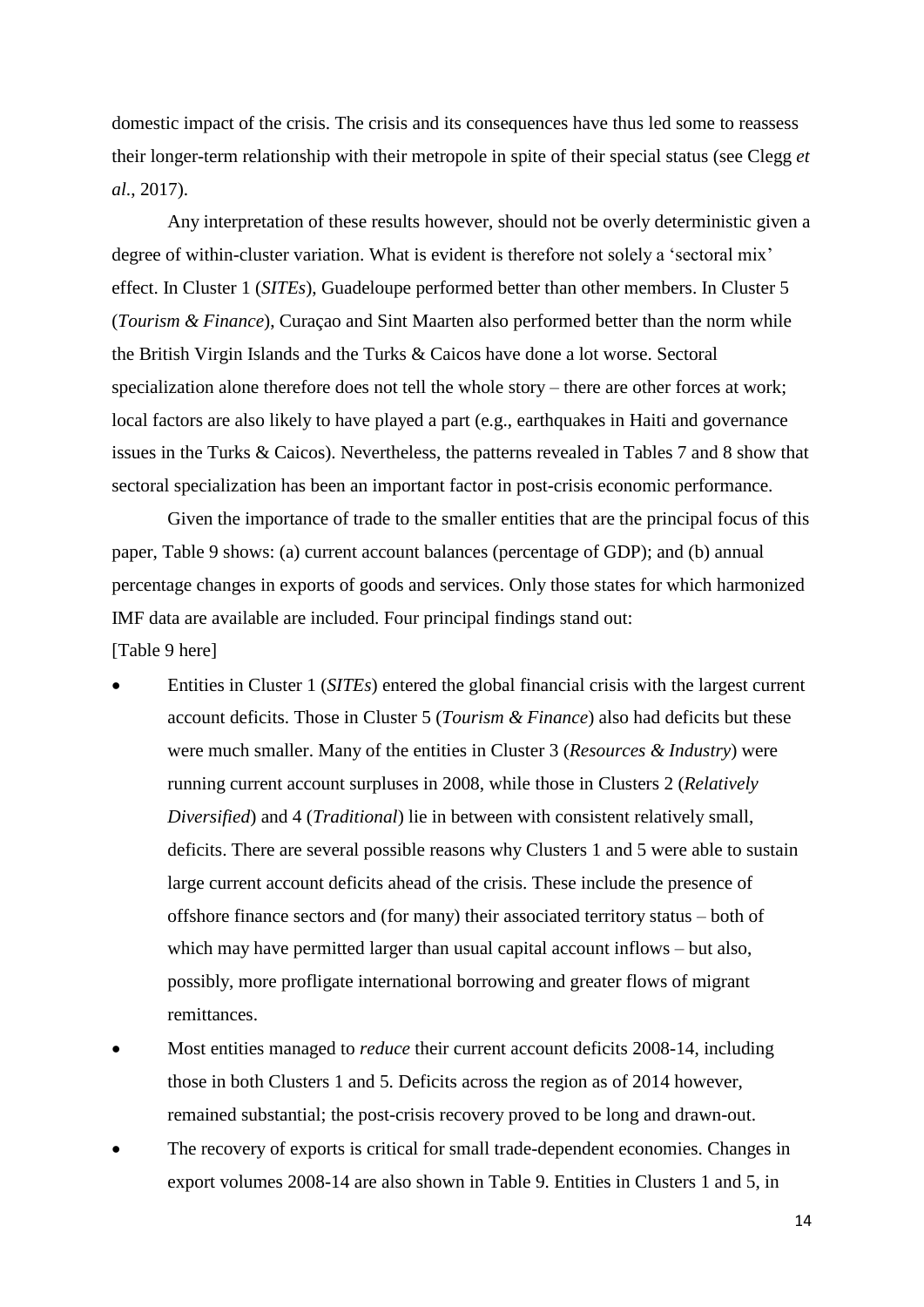particular, have had a halting recovery, shown by falling export volumes. The strongest recovery has been among the '*Traditional*' entities (Cluster 4), followed by Cluster 3 but entities in Cluster 2 have more closely resembled the sluggish export performance of Clusters 1 and 5.

 Entities in Cluster 3 were, initially, the least adversely affected by the crisis in 2008, experiencing limited falls (if any) in exports. This reflected their reliance upon natural resources, several of which (e.g., oil and gas) experienced buoyant demand and global price rises at the time of the crisis and immediately afterwards. Since then, their recovery has been quite strong.

These conclusions adhere to findings regarding the country-specific effects of the crisis with respect to higher per capita incomes and trade openness as well as credit growth and current account deficits (Lane and Milesi-Ferretti, 2010).

Table 10 throws further light on the poor performance of the small tourist-dependent entities within Clusters 1 (*SITEs*) and 5 (*Tourism & Finance*) during the initial crisis downturn and subsequent recovery. The first six columns show year-on-year changes in the volume of stop-over tourist arrivals (negative if shaded), while the final six columns show data for the important Caribbean cruise tourism market. These show the magnitude of the fall in stop-over tourism in 2009 in particular (with cruise tourism lagging somewhat into 2010) but also the fragility of the recovery in tourist numbers in the period immediately after the crisis, with most entities experiencing further falls in 2012 and 2013.

[Table 10 here]

Focusing on financial services and tourism has been a generally successful growth strategy for small economies globally; those in the Caribbean entered the global crisis in 2007 as the wealthiest of all the clusters in the region. The nature of the crisis however, meant that those specializing in financial services (Cluster 5) were particularly vulnerable to its effects. Further, the high dependence of both Clusters 1 and 5 on tourism flows from North America and Western Europe has not served them well, since these markets were particularly hard-hit by the global crisis and its aftermath and have since recovered relatively slowly. The Caribbean tourist-dependent clusters have therefore suffered and continue to do so; in 2009, tourist arrivals fell by 4.7 per cent compared to 3.9 per cent globally (United Nations World Tourism Organisation and Caribbean Tourism Organisation data). By 2013, arrivals had only risen by 1.8 per cent compared to global growth of 5.0 per cent (Caribbean Tourist Organisation, 2013).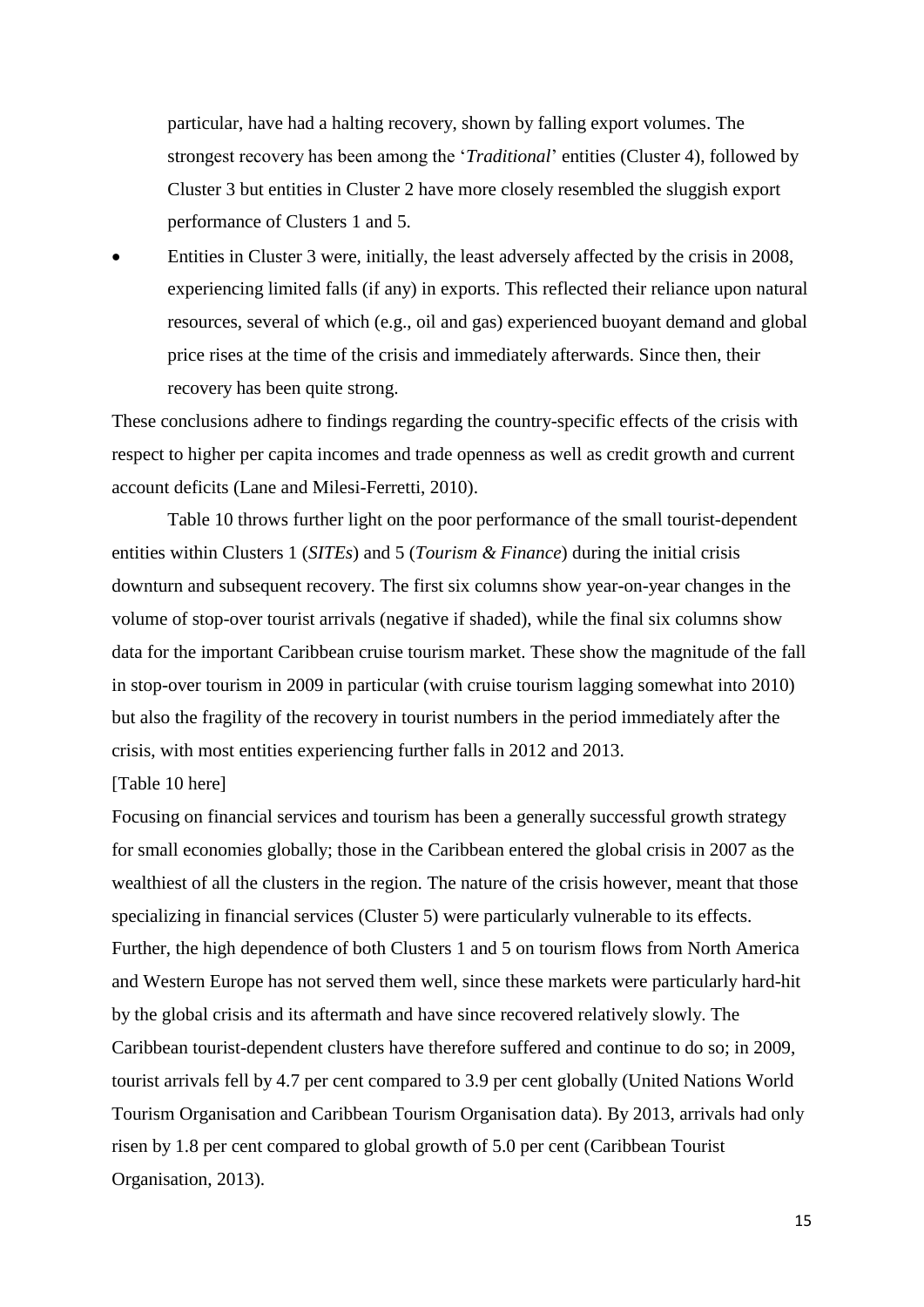#### **5. Conclusion: the Impact of the 2008 Global Crisis On Small Caribbean Economies**

This paper investigates the impact of the 2008 global economic crisis on the Caribbean region, with a particular focus on its many small entities. Prior to the crisis, growth success and attainment of high per capita incomes (GNI) is shown to be strongly associated with their distinct sectoral structures specializing in offshore finance and tourism. This pattern of specialization however, rendered small entities in the Caribbean and elsewhere highly susceptible to the effects of the global crisis. Cluster analysis demonstrates that those entities in Clusters 1 (small island tourism economies – *SITEs*) and 5 (*Tourism & Finance*) were hit hardest by the crisis and have recovered more slowly than other Caribbean economies. This pattern of sectoral specialization is the primary reason for these entities experiencing a worse downturn and more sluggish domestic recovery since 2008. In contrast to the preceding period, the magnitude of the impact of the global crisis on small entities in the Caribbean region – and, possibly, elsewhere – appears to have overwhelmed the positive effects of trade openness and regional/global integration as natural 'shock-absorbers'. Key indicators in many of the entities in Clusters 1 and 5, in particular, also increased their susceptibility to the global crisis; namely high income, open, developing economies with high credit growth and large trade deficits (Lane and Milesi-Ferretti, 2010). The first three factors however, are pervasive among many small entities as a direct result of their size. Openness to trade based upon output and export specialization, often founded upon offshore financial services and tourism, has long been regarded as a key element in the growth strategies of small economies, including those in the Caribbean region. The impact of the global crisis however, has highlighted the inherent risk of greater growth volatility arising from such a strategy in times of international economic turbulence. The major challenge for these entities is therefore to identify and implement more appropriate long-term growth strategies.

A variety of policy options have been proposed but it is important to recognize that, although the standard solution to these problems is diversification (of output, exports and export markets), the potential to do so is highly constrained by the structural characteristics of small economies. Specialization in scale-neutral niche income elastic activities has provided a partial, but ultimately insufficient, solution to growth volatility. One potential strategy is therefore to simply 'soldier on', reliant upon the slow revival of tourism volumes and confidence in financial services, in the hope of a steady, if painful, return to pre-2008 affluence. The global crisis however, has highlighted fundamental flaws in this strategy such that new growth-promoting policies are needed, possibly including greater state involvement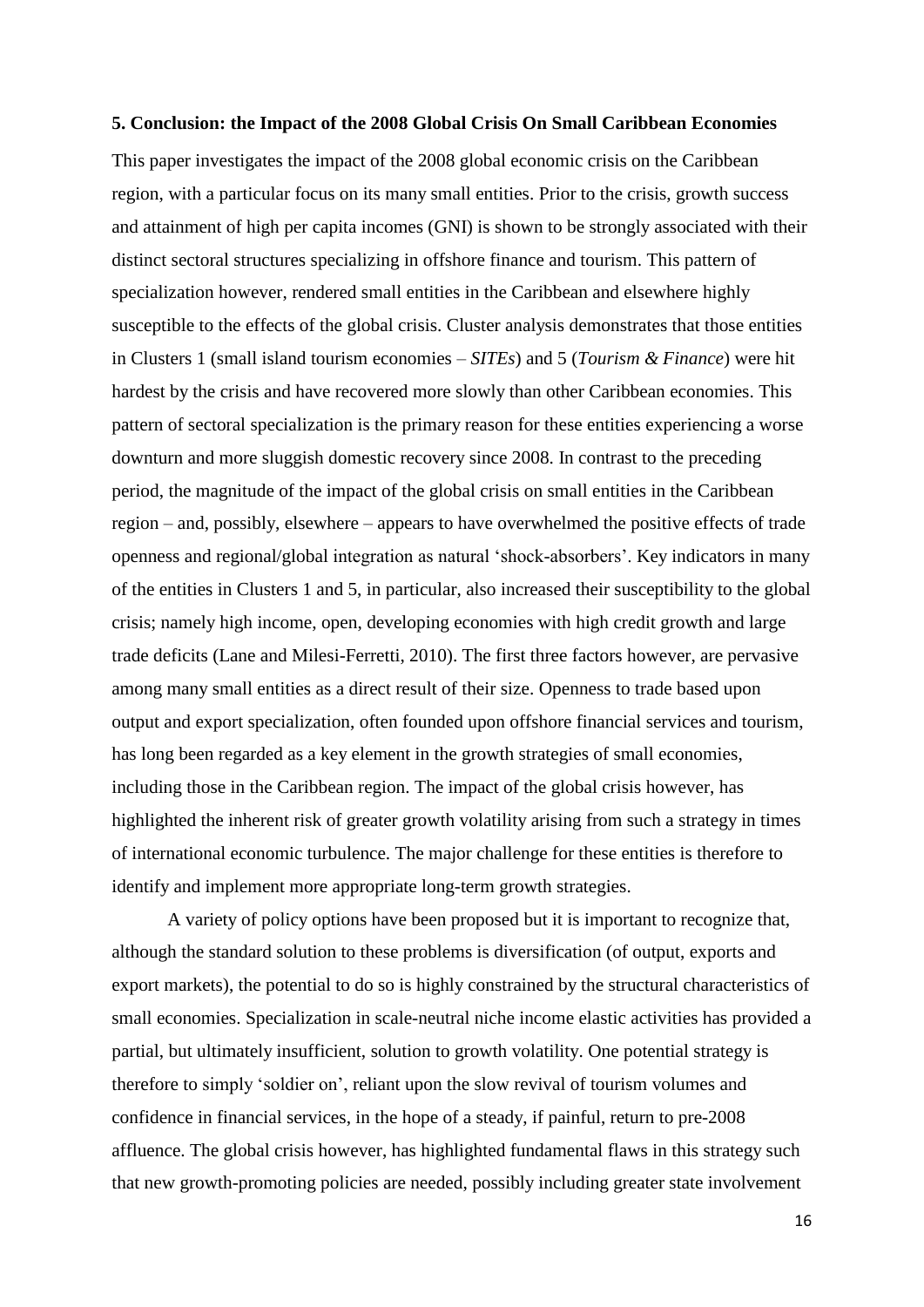(Bàrcena, 2010). Greater trade and integration with more dynamic emerging markets, such as Brazil, China and India, would reduce their heavy dependence on economic cycles in the US (Kouame and Reyes, 2011) as well as the metropoles of the many non-sovereign entities in the region (Clegg *et al*., 2017). OECD governments have been taking steps to clamp down on offshore tax avoidance and evasion, such that an over-reliance on financial services may not be a sustainable long-term growth strategy. Tourism is probably more dependable but many destinations remain wedded to traditional 'sun and sand' offers while the rapidly growing allinclusive and cruise tourism sectors tend to confer reduced local multiplier benefits. At the very least, small tourism-dependent entities probably need to adapt very quickly to this global trend. Nevertheless, many small entities have shown themselves to be very adept at moving quickly and effectively when their niche sectors are threatened. Those small Caribbean entities that are dependent upon tourism and financial services may therefore be facing the need to do so again.

## **References**

- Alesina, A., E. Spolaore and R. Wacziarg. 2005. "Trade, Growth and the Size of Countries." In *Handbook of International Growth, Volume 1B*, edited by P. Aghion and S.N. Durlauf, 1499–1542. Amsterdam: Elsevier.
- Armstrong, H.W., R.J. de Kervenoael, X. Li, and R. Read. 1998. "A Comparison of the Economic Performance of Different Micro-States and Between Micro-States and Larger Countries." *World Development* 26 (4): 639–656.
- Armstrong, H.W. and R. Read. 1998. "Trade and Growth in Small States: The Impact of Global Trade Liberalisation." *The World Economy* 21 (4): 563–585.
- Armstrong, H.W. and R. Read. 2000. "Comparing the Economic Performance of Dependent Territories and Micro-States." *Economic Development & Cultural Change* 48: 285–306.
- Armstrong, H.W. and R. Read. 2002. "The Phantom of liberty?: Economic Growth and the Vulnerability of Small States." *Journal of International Development*, 14 (3): 435-458.
- Armstrong, H.W. and R. Read. 2004. "Small States and Island States: Implications of Size, Location and Isolation for Prosperity." In *On the Edge of the Global Economy*, edited by J. Poot, 193–223. Cheltenham: Edward Elgar.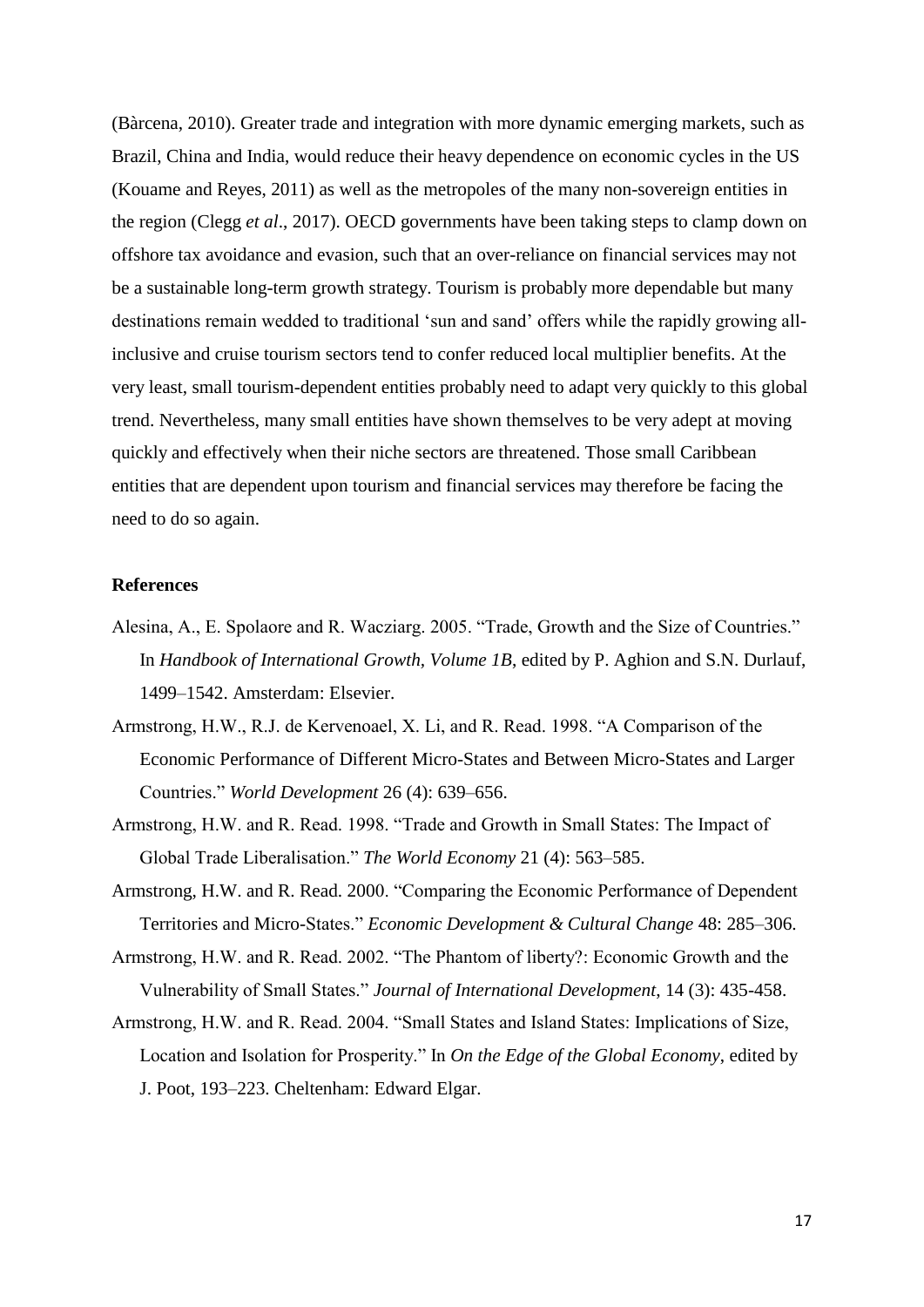- Armstrong, H.W. and R. Read. 2006. "Insularity, Remoteness, Mountains and Archipelagos: A Pacific Perspective On the Problems Facing Small States." *Asia Pacific Viewpoint* 47  $(1): 77-90.$
- Ashoff, G. 1989. "Economic and Industrial Development Options for Small Third World Countries." *Occasional Paper No. 91*. Berlin: German Development Institute.
- Bàrcena, A. 2010. Structural constraints on development in Latin America and the Caribbean: a post-crisis reflection. *CEPAL Review*. 100: 7-27.
- Bhaduri A., A. Mukherji, and R. Sengupta 1982. "Problems of Long-Term Growth in Small Economies: A Theoretical Analysis." In *Problems & Policies in Small Economies*, edited by B. Jalan, 39–68. Beckenham: Croom Helm for the Commonwealth Secretariat.
- Blazic-Metner B. and H. Hughes 1982. "Growth Experience of Small Economies." In *Problems & Policies in Small Economies*, edited by B. Jalan, 85–101. Beckenham: Croom Helm for the Commonwealth Secretariat.
- Briguglio, L. 1995. "Small Island Developing States and Their Economic Vulnerabilities." *World Development* 23 (10): 1615–1632.
- [British Virgin Islands]. 2012. *Budget Address 2012*. Road Town, BVI: Ministry of Finance.
- Caribbean Tourism Organisation. *Tourism Statistics*.<http://www.onecaribbean.org/statistics> (accessed April 2012).
- Caribbean Tourism Organisation. 2013. *Caribbean Tourism Review: Tourism Industry Update* (accessed May 2014).
- Cavallo, E.A. 2007. "Output Volatility and Openness to Trade." Inter-American Development Bank. [http://www.iadb.org/research/pub\\_hits.cfm?pub\\_id=WP-](http://www.iadb.org/research/pub_hits.cfm?pub_id=WP-604&pub_file_name=pubWP-604.pdf) $604\&$ pub file name=pubWP-604.pdf.
- [Cayman Islands]. 2010. *Annual National Accounts Report 2010*. George Town: Government of Cayman Islands, Economic & Statistics Office.
- [Cayman Islands]. 2011a. *3 rd Quarter 2011 Economic Report*. George Town: Government of Cayman Islands, Economic & Statistics Office.
- [Cayman Islands]. 2011b. *Foreign Trade Report 2011*. George Town: Government of Cayman Islands, Economic & Statistics Office,
- CIA. *World Factbook* (accessed April 2012).
- Clegg, P., Daniel, J., Pantojas-Garcia, W., and Veendaal, W. 2017. "The global financial crisis and its aftermath: economic and political recalibration in the non-sovereign Caribbean." *Canadian Journal of Latin American & Caribbean Studies*. 42 (1): 84-104.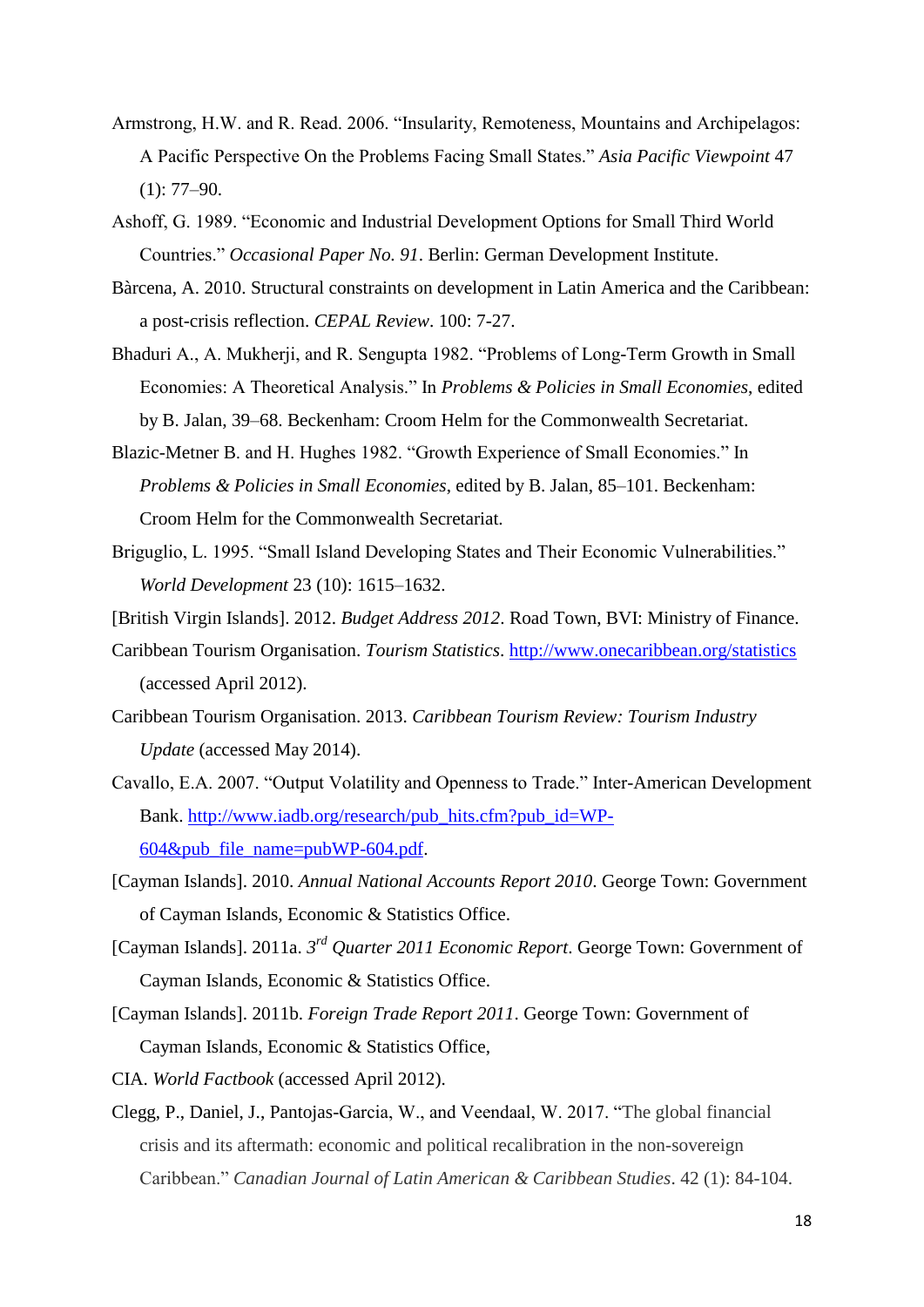Demas, W.G. 1965. *The Economics of Development in Small Countries: With Special Reference to the Caribbean*. Montreal: McGill University Press.

Dommen, E.C. and P.L. Hein. 1985. *States, Microstates & Islands*. London: Croom Helm.

- Easterly, W. and A. Kraay 2000. "Small States, Small Problems? Income Growth and Volatility in Small States." *World Development* 28 (11): 2013–2027.
- Easterly, W., R. Islam, and J.E. Stiglitz 2001. "Shaken and Stirred: Explaining Growth Volatility." In *Annual World Bank Conference on Development Economics*, edited by B. Pleskovic and N. Stern, 191–221. Washington DC: World Bank.
- Eurostat. *Statistics* (accessed April 2012).

Everitt, B.S. 1993. *Cluster Analysis*. London: Heinemann Educational. 3rd ed.

- [France]. *Comtes Economiques Rapides*. Paris: Institut National de la Statistique et de l'Etudes Economiques (accessed April 2012).
- Holmes, F. 1986. "Development Problems of Small Countries." In *Co-operation & Development in the Asia Pacific Region: Relations Between Large & Small Countries*, edited by L.V. Castle and F. Holmes, 43–66. Tokyo: Japan Research Center.
- IMF. 2010. *Aruba: IMF Staff Report for the 2010 Article IV Consultation Discussions*. IMF: Washington DC.
- IMF. 2011. *Netherlands Antilles: IMF Country Report No 11/342*, IMF: Washington DC.
- IMF. 2012a. *Anguilla: IMF Country Report No 12/8*. Washington DC: IMF.
- IMF. 2012b. *Montserrat: IMF Country Report 12/9*. Washington DC: IMF.
- IMF. 2012c. *Regional Economic Outlook: Western Hemisphere: Rebuilding Strength & Flexibility*. World Economic and Financial Surveys. Washington DC: IMF.
- IMF. 2013. *Caribbean Small States: Challenges of High Debt & Low Growth*. Washington DC: IMF.
- IMF *World Economic Outlook* database (accessed April 2012).
- Jalan, B., ed. 1982. *Problems & Policies in Small Economies*. Beckenham: Croom Helm.
- Koren, M. 2007. "Volatility and Development." *Quarterly Journal of Economics* 122 (1): 243–287.
- Kouame, A., and Reyes, M.I. 2011. "The Caribbean region beyond the 2008-09 global financial crisis". Options for the Caribbean After the Global Financial Crisis Conference, Bridgetown, Barbados, 27-28 January 2011.
- Kuznets, S. 1960. "The Economic Growth of Small States." In *The Economic Consequences of the Size of Nations*, edited by E.A.G. Robinson, 14–32. London: Macmillan.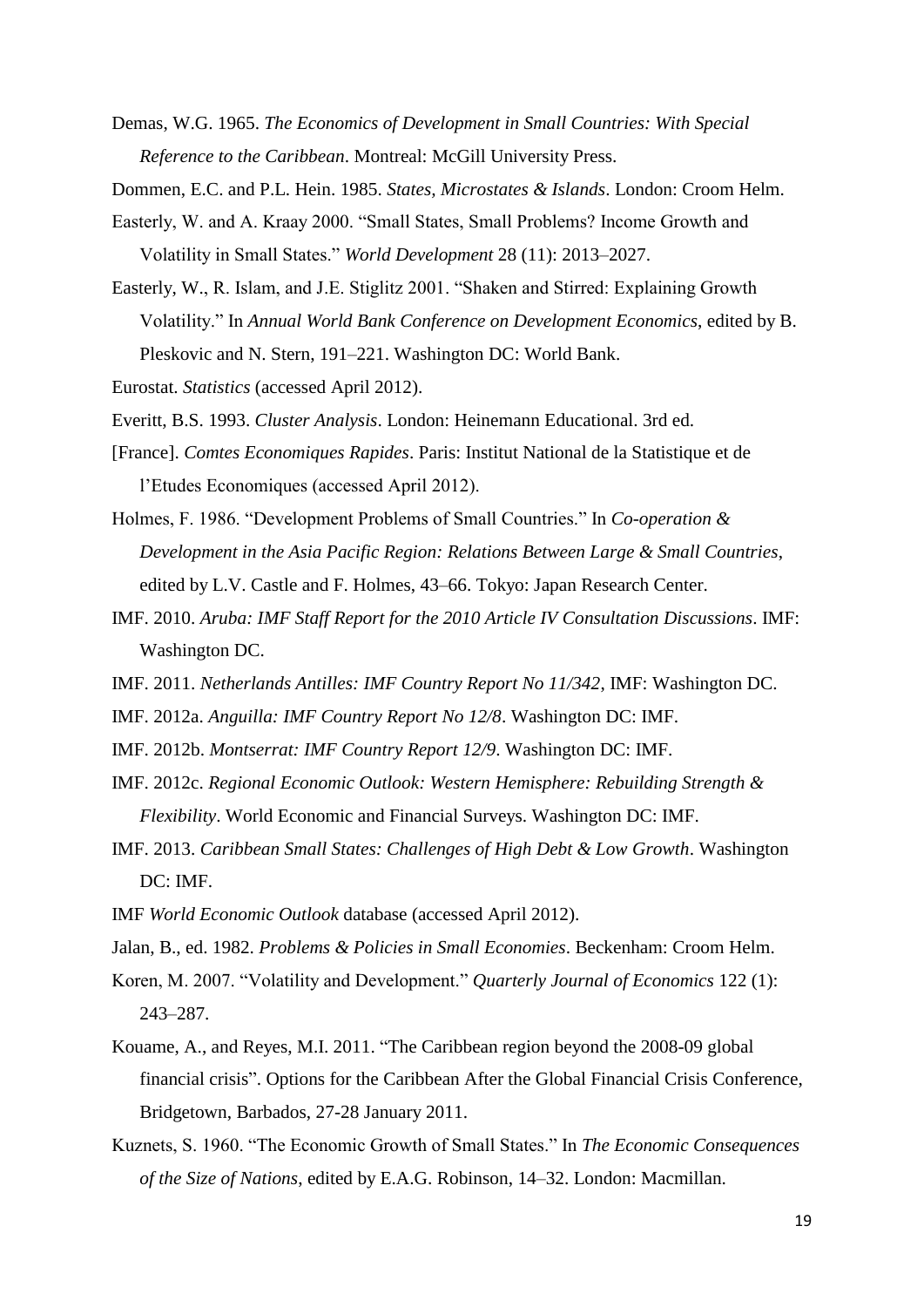Lane, P.R., and Milesi-Ferretti, G.M. 2010. "The cross-country incidence of the global crisis." *IMF Working Paper, WP10/171*. Washington DC: IMF.

Lewis, W.A. 1955. *The Theory of Growth & Development*. London: Allen & Unwin.

- Loayza, N.V., R. Rancière, L. Serven, and J. Ventura. 2007. "Macroeconomic Volatility and Welfare in Developing Countries: An Introduction." *World Bank Economic Review* 21 (3): 343–357.
- McElroy, J.L. 2003. "Tourism Development in Small Islands Across the World." *Geografiska Annaler* 85 (4): 231–42.
- McElroy, J.L. 2006. "Small Island Tourist Economies Across the Life Cycle." *Asia Pacific Viewpoint* 47 (1): 61–77.
- McElroy, J.L. and H. Lucas. 2014. "The Significance of Geographic Location in Island Studies." *Island Studies* 9 (2): 363–366.
- Marcy, G. 1960. "How Far Can Foreign Trade and Customs Agreements Confer Upon Small Nations the Advantages of Larger Nations?" In *The Economic Consequences of the Size of Nations*, edited by E.A.G. Robinson, 265–281. London: Macmillan.
- Raddatz, C. 2007. "Are External Shocks Responsible for the Instability of Output in Low-Income Countries?" *Journal of Development Economics* 84 (1): 155–187.
- Ramey, G. and V. Ramey. 1995. "Cross-Country Evidence On the Link Between Volatility and Growth." *American Economic Review* 85 (5): 1138–1151.
- Read, R., H.W. Armstrong, and N. Picarelli. 2012. *Binding Growth Constraints in Small Island Economies: Evidence Focusing On the Organisation of Eastern Caribbean States*, Report for the Latin American & Caribbean Section of the World Bank.
- Robinson, E.A.G., ed. 1960. *The Economic Consequences of the Size of Nations*. London: Macmillan.
- Rodrik, D. 1999. "Where Did All the Growth Go? External Shocks, Social Conflict and Growth Collapses." *Journal of Economic Growth* 4 (4): 385–412.
- Rose, A.K. 2006. "Size Doesn't Really Matter: In Search of a National Scale Effect." *Journal of the Japanese & International Economies* 20: 482–507.
- Rose, A.K. and M.M. Spiegel. 2007. "Offshore Financial Centres: Parasites or Symbionts?" *Economic Journal* 117: 1310–1335.
- Thomas, I. 1982. "The Industrialisation Experience of Small Economies." In *Problems & Policies in Small Economies*, edited by B. Jalan, 103–124. Beckenham: Croom Helm for the Commonwealth Secretariat.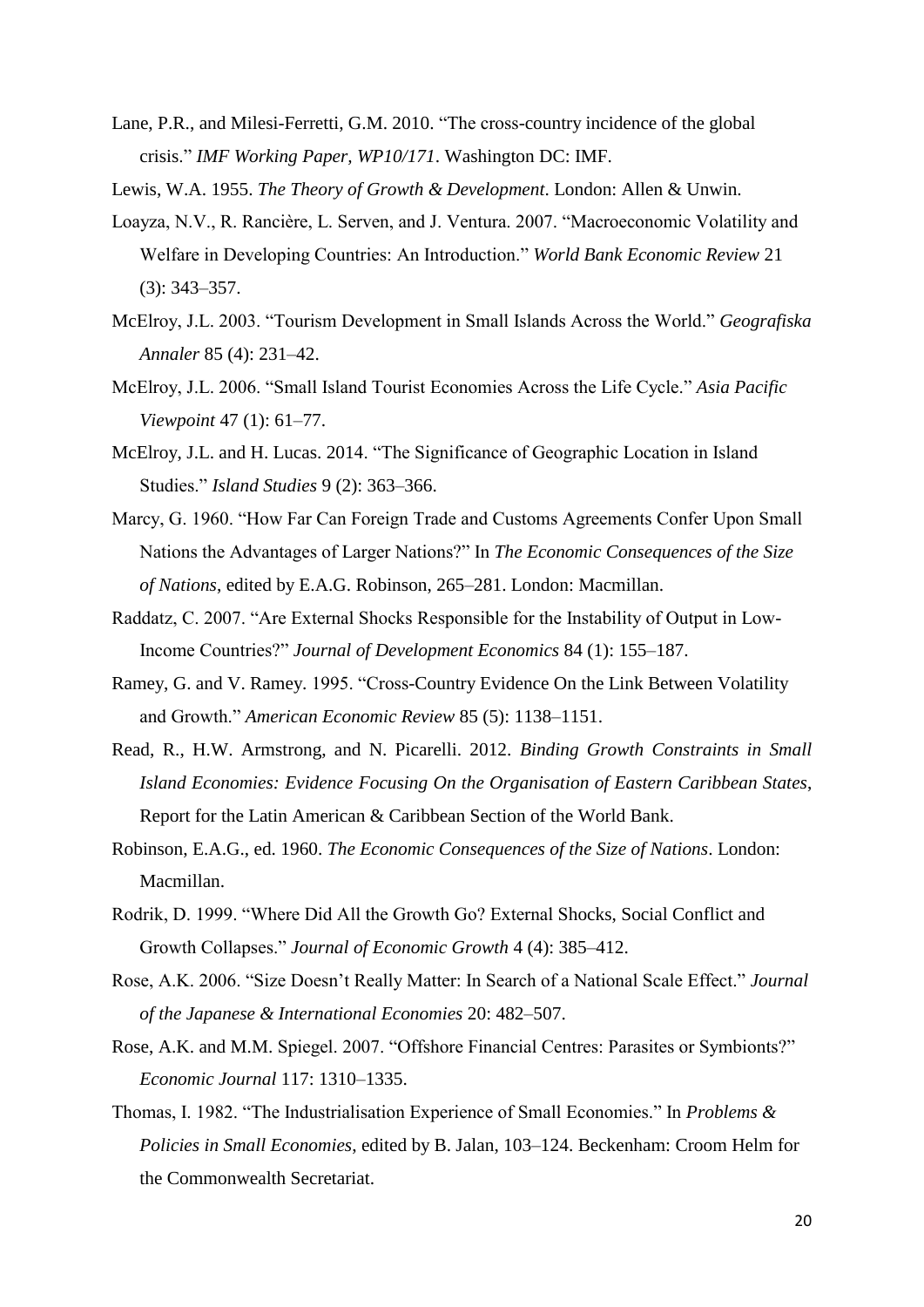[Turks and Caicos Islands]. *National Statistics*. Cockburn Town: Department of Economic Planning and Statistics (accessed April 2012).

[United Kingdom]. *Statistics*. London: Foreign & Commonwealth Office.

United Nations. *Main Accounts Aggregates Database*. New York: United Nations.

- UNCTAD. 1997. *The Vulnerability of Small Island Developing States in the Context of Globalization: Common Issues & Remedies*. Geneva: UNCTAD, SIDS.
- UN World Tourism Organisation. *2011 Compendium of Tourism Statistics*. [http://statistics.unwto.org](http://statistics.unwto.org/) (accessed April 2012).
- [US Virgin Islands]. 2011. *Bureau of Economic Research Economic Review*. Charlotte Amalie: Bureau of Economic Research.
- [United States]. *Statistics*. Washington DC: Department of Interior Office for Insular Affairs, (accessed April 2012).
- World Bank. *World Development Indicators*. Washington DC: World Bank (accessed April 2012).

World Bank. *World Development Report* (various issues). Washington DC: World Bank. *World Development*. 1980. Special issue 8 (12).

*World Development*. 1993. Special issue 21 (2).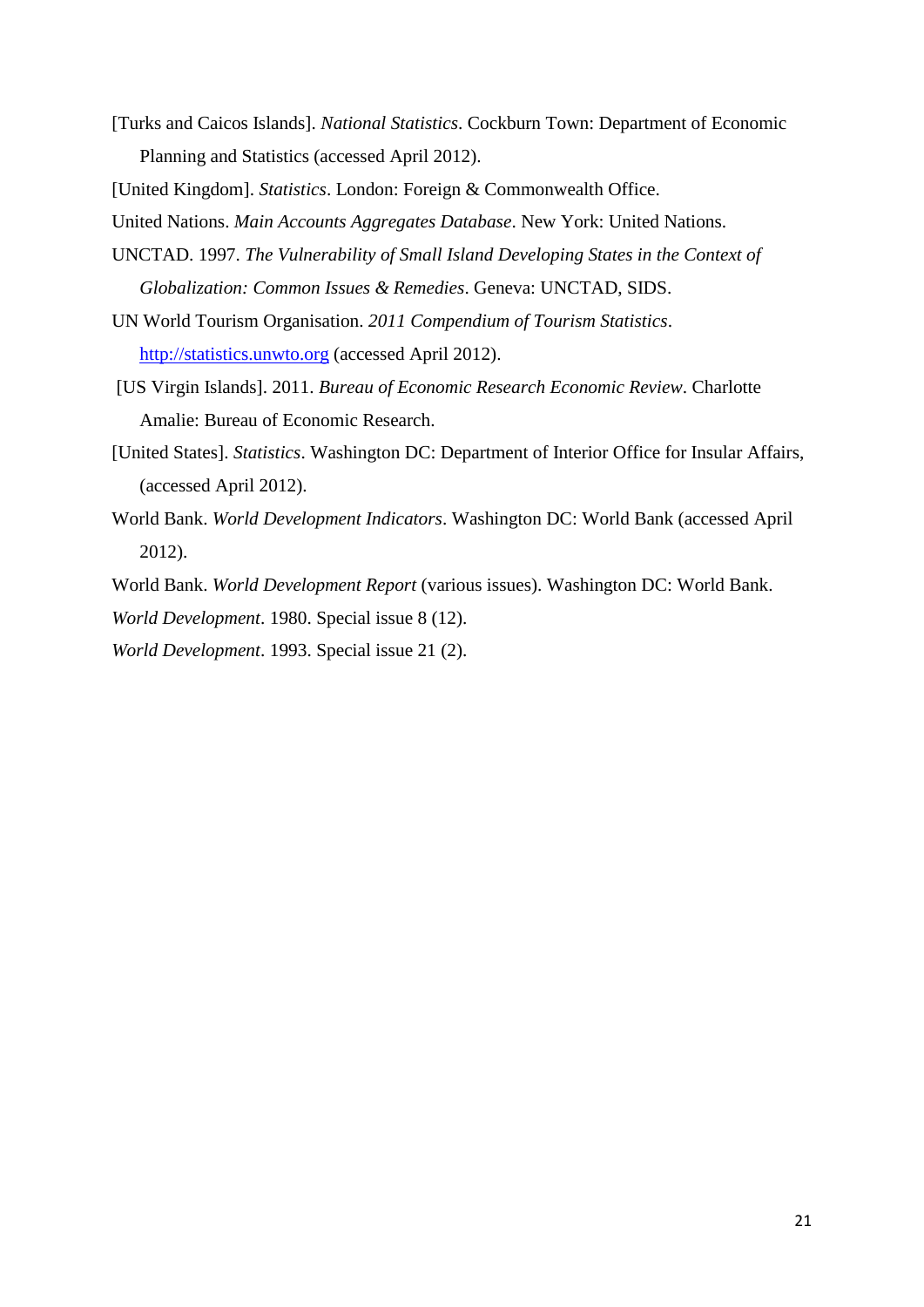# Table 1: Caribbean States, Latin American States & Associated Territories in the Initial Cluster Analysis

\_\_\_\_\_\_\_\_\_\_\_\_\_\_\_\_\_\_\_\_\_\_\_\_\_\_\_\_\_\_\_\_\_\_\_\_\_\_\_\_\_\_\_\_\_\_\_\_\_\_\_\_\_\_\_\_\_\_\_\_\_\_\_\_\_\_\_\_\_\_\_\_\_\_\_\_\_\_\_\_\_\_\_\_\_\_\_

*Entities Initially Included (28) Entities Initially Excluded (8)* \_\_\_\_\_\_\_\_\_\_\_\_\_\_\_\_\_\_\_\_\_\_\_\_\_\_\_\_\_\_\_\_\_\_\_\_\_\_\_\_\_\_\_\_\_\_\_\_\_\_\_\_\_\_\_\_\_\_\_\_\_\_\_\_\_\_\_\_\_\_\_\_\_ Antigua & Barbuda Anguilla (UK) Aruba (NL) Guadeloupe (F) Bahamas British Virgin Islands (UK) Barbados Martinique (F) Belize French-Guiane (F) Cayman Islands (UK) Montserrat (UK) Colombia Turks & Caicos Islands (UK) Costa Rica US Virgin Islands (US) Cuba Dominica Dominican Republic Grenada Guatemala Guyana Haiti Honduras Jamaica Mexico Netherlands Antilles (NL) Nicaragua Panama Puerto Rico (US) St Kitts & Nevis St Lucia St Vincent & the Grenadines Suriname Trinidad & Tobago Venezuela \_\_\_\_\_\_\_\_\_\_\_\_\_\_\_\_\_\_\_\_\_\_\_\_\_\_\_\_\_\_\_\_\_\_\_\_\_\_\_\_\_\_\_\_\_\_\_\_\_\_\_\_\_\_\_\_\_\_\_\_\_\_\_\_\_\_\_\_\_\_\_\_\_\_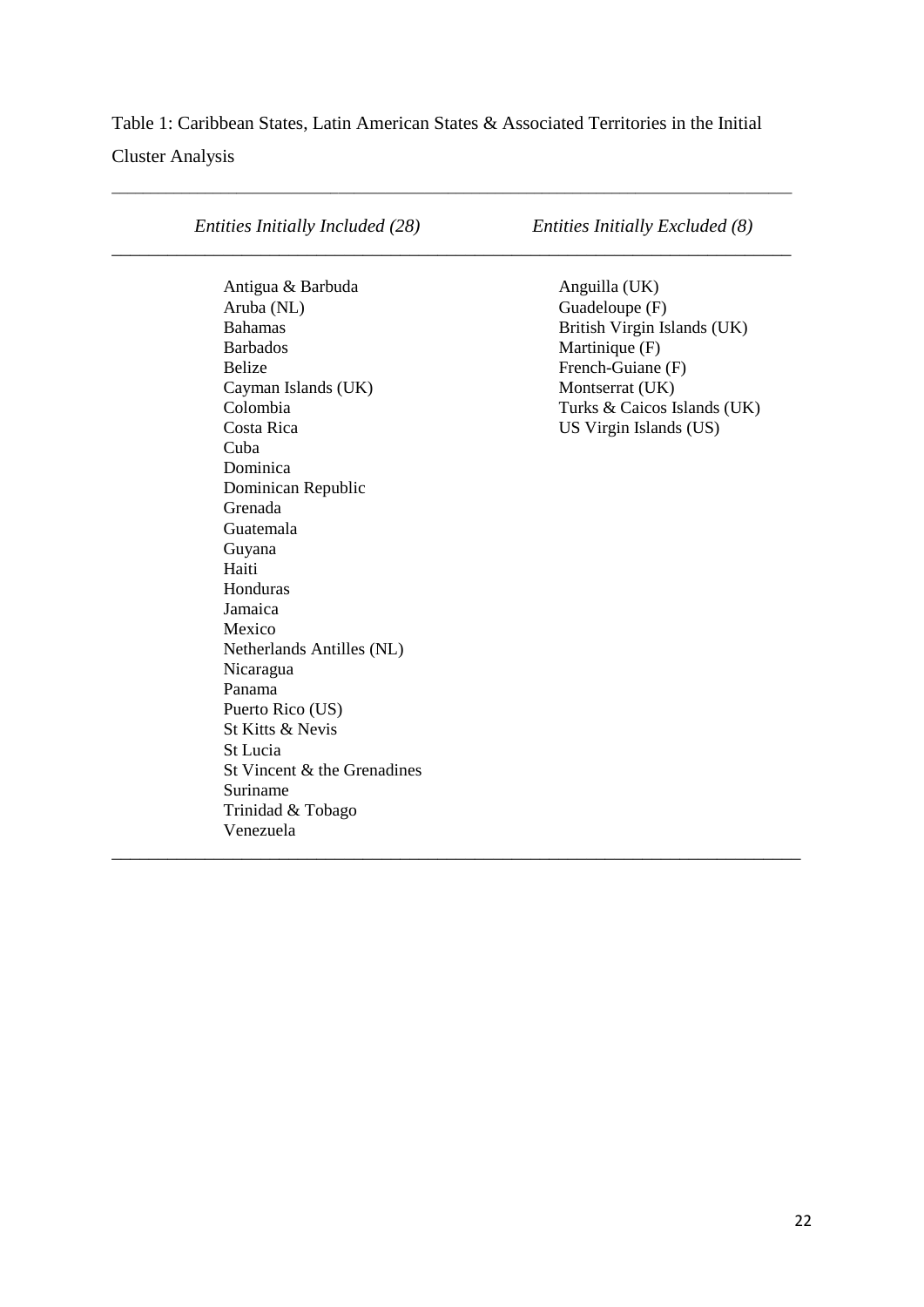Table 2: Definition of Variables Used in the Cluster Analysis

- GNIpc: GNI per capita, 2007, World Bank data used. Entities allocated to one of four World Bank income classes, producing an ordinal variable  $(1 = Lower Income - under $935; 2 = Lower$ Middle Income – \$936 to \$3,705;  $3 =$  Upper Middle Income – \$3,706 to \$11,455;  $4 =$  High Income – over \$11,456). \$US throughout. This is an ordinal version of GNI per capita, chosen to maximize number of very small states in data set. 'Key Indicators for Other Economies' table in World Bank, *World Development Reports* (especially 2009), the main source for the very small states. Data are not at PPP.
- AGRIC: Agriculture, Forestry & Fisheries as percentage of GVA, 2007. UN *Main Accounts Aggregates Database*. National currency values. Continuous variable.
- INDUST: Industry (including manufacturing, construction, mining and utilities) as percentage of GVA. Source as AGRIC. Continuous variable.
- TOURISTS: Caribbean Tourism Organisation (CTO)/World Tourism Organisation (UNWTO) data used, 2007. Data are numbers of tourist arrivals per 1,000 population; 2007 population figures used.
- CRUISE: CTO/UNWTO data used, 2007. Cruise visitors per 1,000 population; 2007 population data. No data for Guyana; cruise tourists assumed to be zero.
- FINAN: Binary variable for the presence/absence of an offshore finance center. Rose and Spiegel (2007) list used.
- RESOUR: Binary variable for presence/absence of a major export-earning resource. Belize (oil, timber, fish); French-Guiane (timber, minerals, oil); Guyana (fish, timber, bauxite); Jamaica (bauxite and alumina); Suriname (alumina, gold, oil, timber, fish); Trinidad & Tobago (oil & gas); Cuba (oil, nickel). Excludes agricultural resources and 'green' environment resources (e.g., beaches, land area, mountains) or built environment. Comprises oil & gas, other minerals, fish and timber resources. Variable is authors' own construction drawing on UK data and government statistical websites and publications. Rough rule of thumb of approximately 10 per cent or more of export earnings from the resources as the threshold value.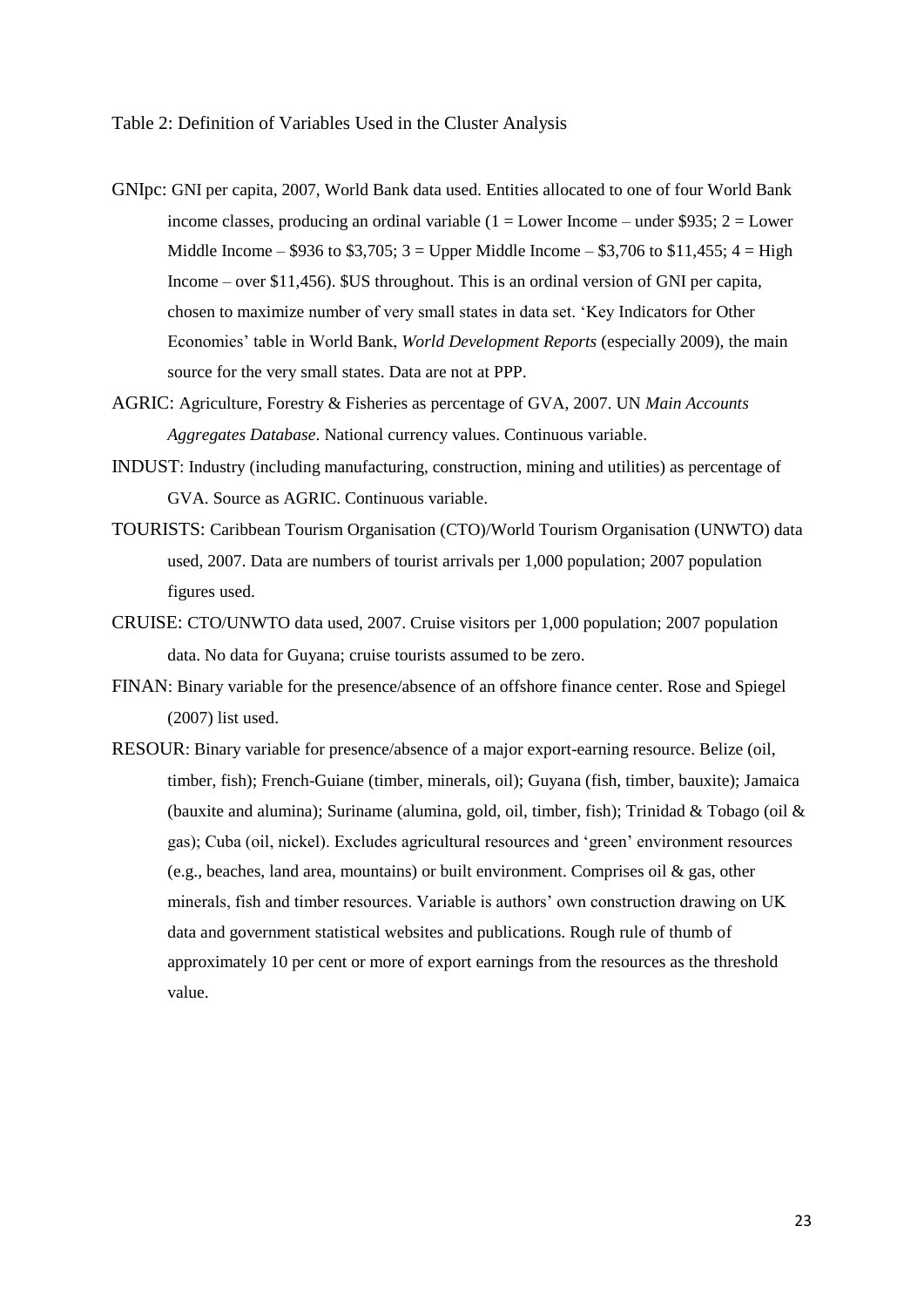| <b>Cluster Number</b>            | $\boldsymbol{l}$         | $\overline{2}$ | $\mathfrak{Z}$ | $\overline{4}$ | 5                        | All   |
|----------------------------------|--------------------------|----------------|----------------|----------------|--------------------------|-------|
| <b>Cluster Variable</b>          | 'SITEs'                  | Relatively     | Resources &    | Traditional    | <b>Highly Successful</b> |       |
|                                  |                          | Diversified    | Industry       |                | Tourism & Finance        |       |
| GNI per capita, 2007             |                          |                |                |                |                          |       |
| $($ ordinal, 1-4 $)$             | 3.3                      | 3.2            | 3.1            | 1.8            | 4.0                      | 3.0   |
| Agriculture, 2007 (% GVA)        | 4.1                      | 7.1            | 4.0            | 15.3           | 1.0                      | 6.7   |
| Industry, 2007 (% GVA)           | 4.2                      | 11.0           | 25.6           | 17.3           | 3.7                      | 14.5  |
| Overnight tourism arrivals, 2007 |                          |                |                |                |                          |       |
| (numbers per 1,000 population)   | 1,706                    | 1,225          | 342            | 165            | 5,466                    | 1,420 |
| Cruise tourism, 2007 (numbers    |                          |                |                |                |                          |       |
| per 1,000 population)            | 3,849                    | 2,442          | 118            | 24             | 13,682                   | 3,066 |
| Offshore finance (binary – Rose  |                          |                |                |                |                          |       |
| and Spiegel, 2007) (% of states) | $\boldsymbol{0}$         | 100.0          | $\overline{0}$ | $\overline{0}$ | 100.0                    | 35.7  |
| Resource endowment               |                          |                |                |                |                          |       |
| (binary) (% of states)           | $\boldsymbol{0}$         | 16.7           | 75.0           | 16.7           | $\boldsymbol{0}$         | 28.6  |
| Number of cases (n)              | $\overline{\mathcal{A}}$ | 6              | $8\,$          | 6              | $\overline{4}$           | 28    |

Table 3: Cluster Variable Scores in the Five-Cluster Solution, 28-Case Analysis<sup>a</sup>

<sup>a</sup>, numbers in bold indicate individual cluster values greater than the 28-cluster average (shown in 'All').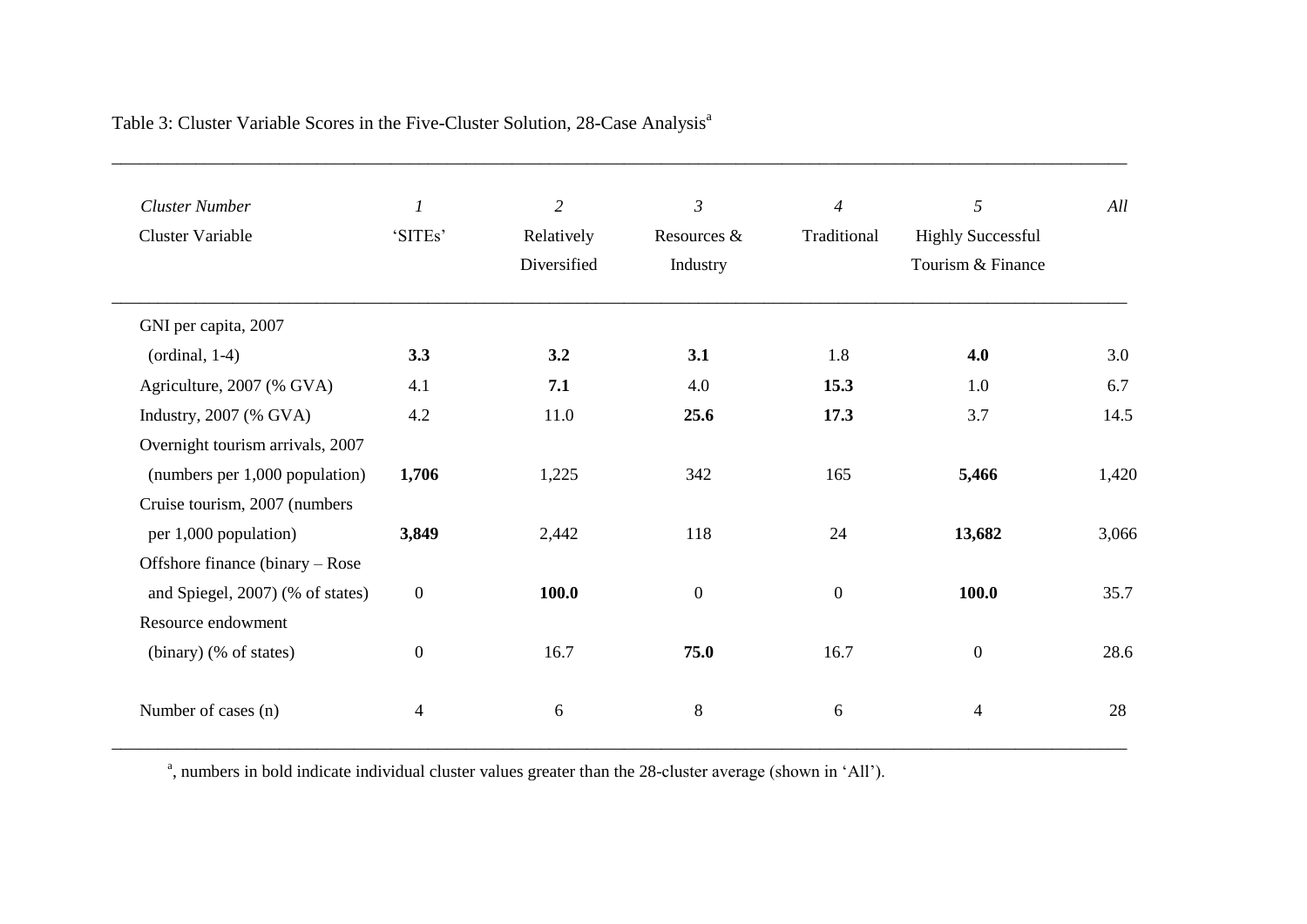| <b>Cluster Number</b>              | $\boldsymbol{l}$ | $\overline{2}$ | $\mathfrak{Z}$ | $\overline{4}$ | 5                        | All   |
|------------------------------------|------------------|----------------|----------------|----------------|--------------------------|-------|
| <b>Cluster Variable</b>            | 'SITEs'          | Relatively     | Resources &    | Traditional    | <b>Highly Successful</b> |       |
|                                    |                  | Diversified    | Industry       |                | Tourism & Finance        |       |
| GNI per capita, 2007               |                  |                |                |                |                          |       |
| $($ ordinal, 1-4 $)$               | 3.5              | 3.2            | 3.1            | 1.8            | 4.0                      | 3.2   |
| Agriculture, 2007 (ordinal, 1-7)   | 1.1              | 2.0            | 1.4            | 3.7            | 1.0                      | 1.7   |
| Industry, $2007$ (ordinal, $1-7$ ) | 2.8              | 2.7            | 4.3            | 4.0            | 1.6                      | 3.0   |
| Overnight tourism arrivals, 2007   |                  |                |                |                |                          |       |
| (numbers per 1,000 population)     | 1,723            | 1,225          | 294            | 165            | 6,984                    | 2,125 |
| Cruise tourism, 2007 (numbers      |                  |                |                |                |                          |       |
| per 1,000 population)              | 1,652            | 2,442          | 73             | 24             | 14,877                   | 3,777 |
| Offshore finance (binary - Rose    |                  |                |                |                |                          |       |
| and Spiegel, 2007) (% of states)   | $\boldsymbol{0}$ | 100.0          | $\overline{0}$ | $\overline{0}$ | 85.7                     | 33.3  |
| Resource endowment                 |                  |                |                |                |                          |       |
| (binary) (% of states)             | $\boldsymbol{0}$ | 16.7           | 100.0          | 16.7           | $\boldsymbol{0}$         | 25.0  |
| Number of cases (n)                | 10               | 6              | $\tau$         | 6              | $\overline{7}$           | 36    |

Table 4: Cluster Variable Scores in the Five-Cluster Solution, 36-Case Analysis<sup>a</sup>

<sup>a</sup>, numbers in bold indicate individual cluster values greater than the 28-cluster average (shown in 'All').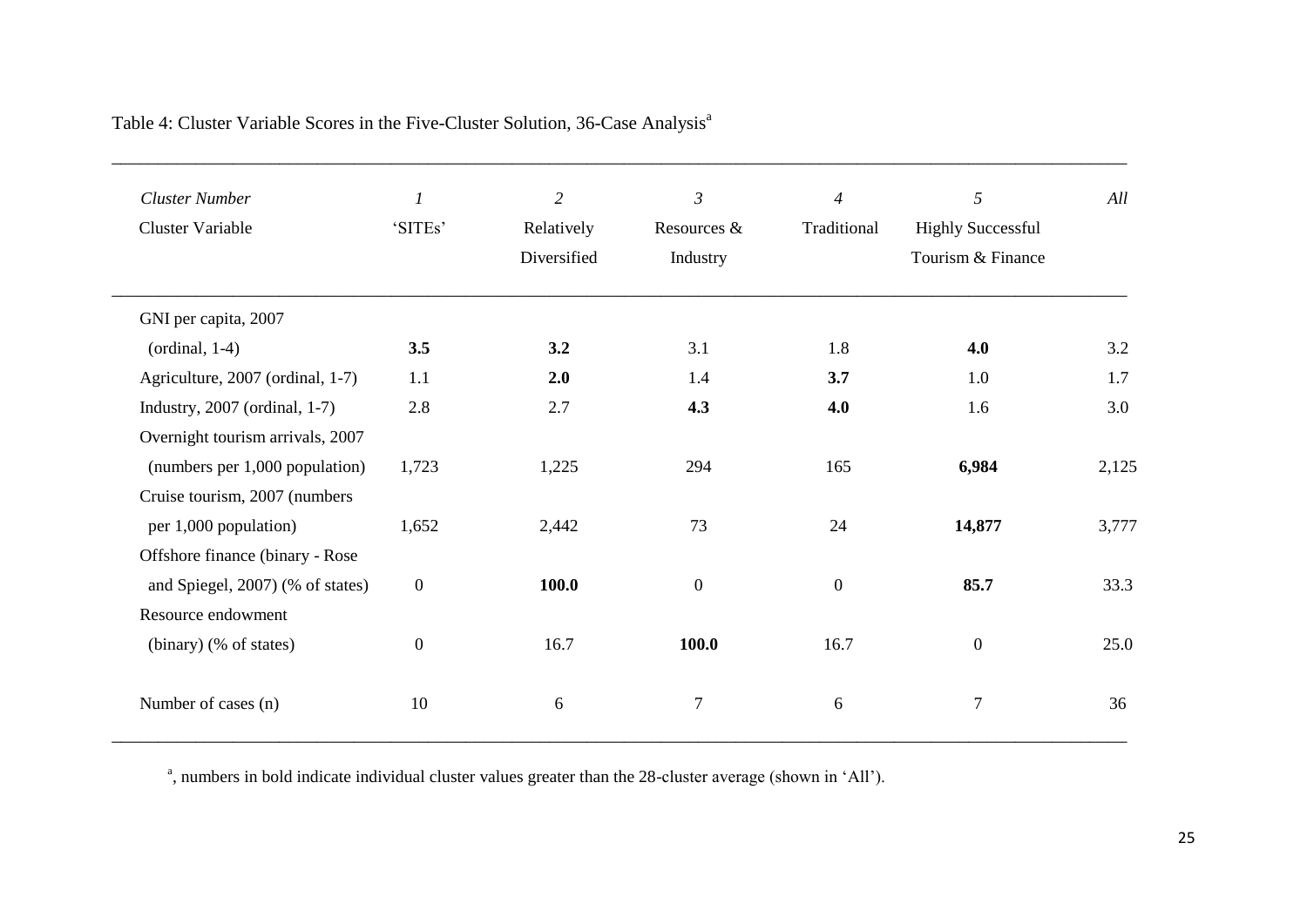| Table 5: Unbundling Cluster 1 into Two Constituent Sub-Clusters <sup>a</sup> |  |  |  |  |  |  |  |  |  |  |  |
|------------------------------------------------------------------------------|--|--|--|--|--|--|--|--|--|--|--|
|------------------------------------------------------------------------------|--|--|--|--|--|--|--|--|--|--|--|

| Cluster                                                            | 1 <sub>a</sub> | 1 <sub>b</sub> | <b>All Clusters</b> |
|--------------------------------------------------------------------|----------------|----------------|---------------------|
| <b>Cluster Variable</b>                                            | <b>SITEs</b>   | Industrial     |                     |
| GNI per capita, 2007 (ordinal 1-4)                                 | 3.5            | 3.3            | 3.2                 |
| Agriculture, 2007 (ordinal, 1-7)                                   | 1.1            | 1.0            | 1.7                 |
| Manufacturing, 2007 (ordinal, 1-7)                                 | 1.6            | 5.7            | 3.0                 |
| Overnight tourism arrivals, 2007<br>(numbers per 1,000 population) | 2,133          | 925            | 2,125               |
| Cruise tourism, 2007 (numbers<br>per 1,000 population)             | 1,675          | 144            | 3,783               |
| Offshore finance (binary – Rose and<br>Spiegel) (% of states)      | $\overline{0}$ | $\theta$       | 33.3                |
| Resource endowment (binary)<br>(% of states)                       | $\Omega$       | $\Omega$       | 25.0                |
| Number of cases                                                    | 7              | 3              | 10                  |

<sup>a</sup>, numbers in bold indicate individual cluster values greater than the 28-cluster average (shown in 'All').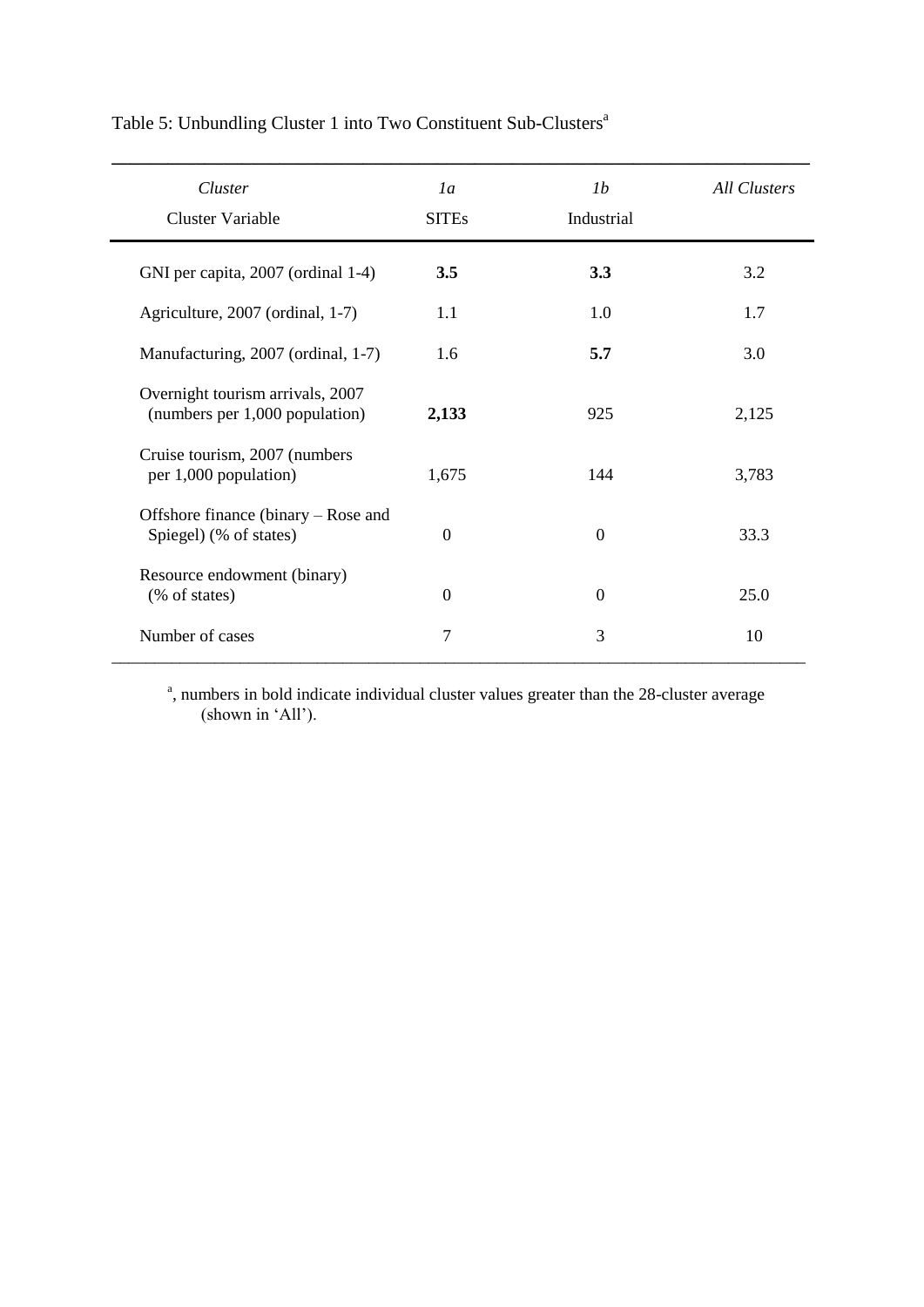| <b>Cluster Number</b>                       | 1       | $\overline{c}$            | $\mathfrak{Z}$          | $\overline{4}$ | $\sqrt{5}$                                    | All       |
|---------------------------------------------|---------|---------------------------|-------------------------|----------------|-----------------------------------------------|-----------|
| <b>Cluster Variable</b>                     | 'SITEs' | Relatively<br>Diversified | Resources &<br>Industry | Traditional    | <b>Highly Successful</b><br>Tourism & Finance |           |
| 1. Geographical Characteristics             |         |                           |                         |                |                                               |           |
| Island (% cases)                            | 100.0   | 50.2                      | 50.0                    | 33.3           | 100.0                                         | 60.7      |
| Archipelago (% cases)                       | 50.0    | 16.7                      | 25.0                    | 0.0            | 75.0                                          | 28.6      |
| Population (persons, 2007)                  | 116,675 | 1,262,886                 | 22,969,536              | 7,069,905      | 170,329                                       | 8,389,323 |
| Area (sq km)                                | 449     | 25,154                    | 539,609                 | 107,132        | 3,797                                         | 183,128   |
| Population density (persons per             |         |                           |                         |                |                                               |           |
| sq km)                                      | 261.7   | 174.3                     | 145.5                   | 124.1          | 263.0                                         | 180.5     |
| Mountainous (% cases over 50%               |         |                           |                         |                |                                               |           |
| land area mountainous)                      | 75.0    | 50.0                      | 37.5                    | 66.7           | 25.0                                          | 50.0      |
| Sovereign (% cases)                         | 100.0   | 100.0                     | 87.5                    | 100.0          | 25.0                                          | 85.7      |
| Distance to US (Washington DC –             |         |                           |                         |                |                                               |           |
| km)                                         | 3,159   | 3,076                     | 3,007                   | 2,959          | 2,451                                         | 2,954     |
| Distance to Europe (Brussels $-$ km)        | 7,103   | 7,926                     | 7,847                   | 8,233          | 7,576                                         | 7,802     |
| 2. Additional Economic Performance Measures |         |                           |                         |                |                                               |           |
| Growth rate of absolute GDP,                |         |                           |                         |                |                                               |           |
| 2000-07 (%)                                 | 3.9     | 3.9                       | 4.7                     | 3.4            | 1.4                                           | 3.9       |
|                                             |         |                           |                         |                | (1/4)                                         | (25/28)   |
| Life expectancy (years at birth)            | 73.7    | 76.3                      | 73.6                    | 69.5           | 74.5                                          | 73.1      |
|                                             | (3/4)   | (4/6)                     |                         |                | (2/4)                                         | (23/28)   |
| Net migration per 1,000 population          | $-32.8$ | 4.7                       | $-15.2$                 | $-27.0$        | 48.4                                          | $-11.6$   |
| $(2000-06$ average)                         | (3/4)   | (4/6)                     |                         |                | (2/4)                                         | (23/28)   |

Table 6: Non-Cluster Variable Scores in the Five-Cluster Solution, 28-Case Analysis<sup>a, b</sup>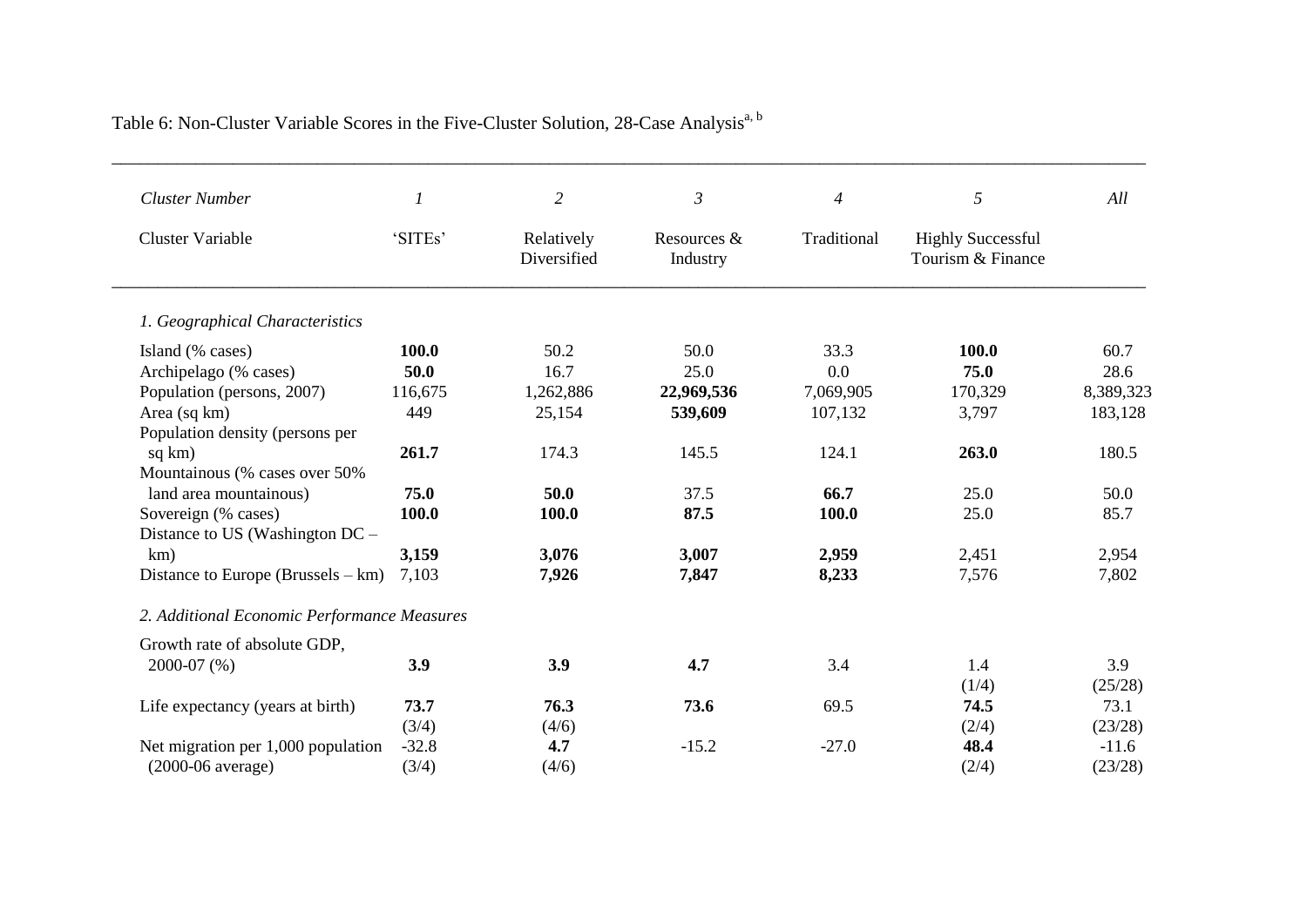## *3. Additional Growth Theory Variables*

| GNI per capita of adjacent states,          |                          |       |       |       |       |         |
|---------------------------------------------|--------------------------|-------|-------|-------|-------|---------|
| Average (ordinal, 1-4)                      | 3.6                      | 3.2   | 2.9   | 2.7   | 3.2   | 3.1     |
| Investment                                  | 38.3                     | 27.7  | 27.4  | 21.8  | 42.1  | 28.5    |
|                                             |                          |       |       |       | (1/4) | (25/28) |
| Openness (trade/GDP)                        | 100.7                    | 116.8 | 83.1  | 84.4  | 108.1 | 95.3    |
|                                             |                          |       |       |       | (1/4) | (25/28) |
| Government consumption (%                   | 23.1                     | 14.8  | 9.8   | 15.3  | 8.5   | 14.4    |
| share of GDP)                               |                          |       |       |       | (1/4) | (25/28) |
| Inflation rate (CPI measure, %              | 2.4                      | 4.1   | 10.9  | 10.5  | 2.8   | 7.0     |
| per annum)                                  |                          |       | (6/8) |       | (2/4) | (24/28) |
| Inflation rare (GDP deflator, %             | 4.9                      | 4.6   | 8.5   | 8.1   | 3.8   | 6.6     |
| per annum                                   |                          |       | (7/8) |       | (1/4) | (24/28) |
| Colonizer state growth rate                 |                          |       |       |       |       |         |
| $($ ordinal, 1-4 $)$                        | 2.7                      | 3.0   | 3.1   | 3.5   | 2.5   | 3.0     |
| 4. Additional Tourism Variables             |                          |       |       |       |       |         |
| Tourist expenditure (\$US per capita) 1,910 |                          | 1,460 | 309   | 140   | 7,095 | 1,776   |
|                                             |                          |       |       | (5/6) |       | (27/28) |
| North America tourist share (%)             | 35.8                     | 41.6  | 47.6  | 46.3  | 72.3  | 48.1    |
|                                             |                          |       |       | (5/6) |       | (27/28) |
| Europe tourist share (%)                    | 33.3                     | 18.9  | 26.5  | 12.2  | 12.2  | 20.8    |
|                                             |                          |       |       | (5/6) |       | (27/28) |
| Number of cases (n)                         | $\overline{\mathcal{L}}$ | 6     | 8     | 6     | 4     | 28      |
|                                             |                          |       |       |       |       |         |

<sup>a</sup>, numbers in bold indicate individual cluster values greater than the 28-cluster average (shown in 'All').<br><sup>b</sup>, figures in parentheses indicate, where the data set is incomplete, the number of observations and the total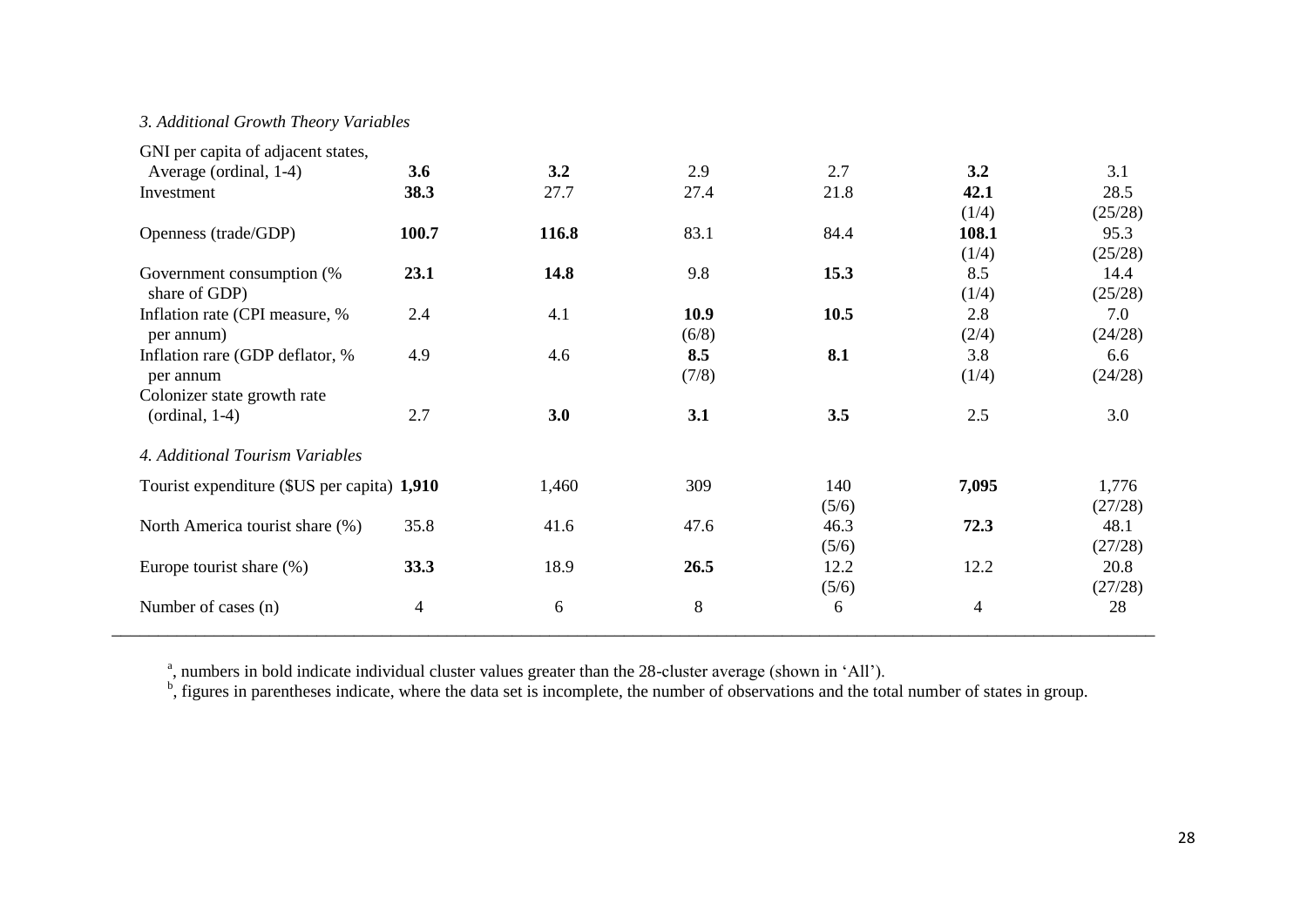| <b>Cluster</b>                                    | 2008             | 2009             | 2010   | 2011   | 2012             | 2013                 | 2014                 |
|---------------------------------------------------|------------------|------------------|--------|--------|------------------|----------------------|----------------------|
| 1. SITEs                                          |                  |                  |        |        |                  |                      |                      |
| Antigua & Barbuda                                 | 1.5              | $-10.7$          | 8.6    | $-2.1$ | 2.8              | 0.5                  | $1.6^{\circ}$        |
| Grenada                                           | 0.9              | $-6.6$           | $-0.5$ | 0.8    | $-1.8$           | 1.5                  | $1.1^{\circ}$        |
| St Lucia                                          | 4.7              | $-0.1$           | $-0.7$ | 1.4    | $-1.3$           | $-1.5$               | $0.3^{\circ}$        |
| St Vincent & the                                  |                  |                  |        |        |                  |                      |                      |
| Grenadines                                        | $-0.5$           | $-2.0$           | $-2.3$ | 0.3    | 1.5              | 2.1                  | $2.3^{\circ}$        |
| Anguilla                                          | $-0.3$           | $-14.5$          | $-4.9$ | $-1.2$ | $-2.2$           |                      |                      |
| Guadeloupe                                        | 1.1              | $-0.8$           | 4.3    | 2.7    | 2.1              |                      |                      |
| Martinique                                        | $-0.3$           | $-2.1$           | 4.5    | 1.2    | 0.7              |                      |                      |
| Montserrat                                        | 4.5              | $-0.5$           | $-3.6$ | 2.0    | 1.4              |                      |                      |
|                                                   |                  |                  |        |        |                  |                      |                      |
| 2. Relatively Diverse                             |                  |                  |        |        |                  |                      |                      |
| <b>Barbados</b>                                   | 0.3              | $-4.1$           | 0.2    | 0.8    | 0.0              | $-0.7^{\circ}$       | $-1.2^{\circ}$       |
| Belize                                            | 3.8              | 0.3              | 3.1    | 3.0    | 4.0              | $1.6^\circ$          | $2.5^{\circ}$        |
| Costa Rica                                        | 2.7              | $-1.0$           | 5.0    | 4.5    | 5.1              | $3.5^\circ$          | $\overline{3.8^c}$   |
| Dominica                                          | 7.8              | $-1.1$           | 1.2    | 0.2    | $-1.1$           | 0.8                  | $\overline{1.7^c}$   |
| Panama                                            | 10.1             | 3.9              | 7.5    | 10.9   | 10.8             | 8.0 <sup>c</sup>     | $7.2^{\circ}$        |
| St Kitts & Nevis                                  | 3.4              | $-3.8$           | $-3.8$ | $-1.9$ | $-0.9$           | 1.7                  | $2.7^{\overline{c}}$ |
|                                                   |                  |                  |        |        |                  |                      |                      |
| 3. Resource<br>Rich<br>$\boldsymbol{\mathcal{X}}$ |                  |                  |        |        |                  |                      |                      |
| <b>Industrial</b>                                 |                  |                  |        |        |                  |                      |                      |
| Cuba                                              | 4.1              | 1.4              | 2.4    | 2.8    | 3.0              |                      |                      |
| Colombia                                          | 3.5              | 1.7              | 4.0    | 6.6    | 4.2              | $4.3^\circ$          | $4.5^{\circ}$        |
| Jamaica                                           | $-0.8$           | $-3.3$           | $-1.4$ | 1.4    | $-0.5$           | $0.5^{\overline{c}}$ | $1.3^{\circ}$        |
| Suriname                                          | 4.1              | 3.0              | 4.2    | 5.3    | $4.8^\circ$      | $4.\overline{7^c}$   | $4.0^{\circ}$        |
| Trinidad & Tobago                                 | 3.4              | $-4.4$           | 0.2    | $-2.6$ | $1.2^{\circ}$    | 1.6 <sup>c</sup>     | $2.\overline{2^c}$   |
| Venezuela                                         | 5.3              | $-3.2$           | $-1.5$ | 4.2    | $5.6^\circ$      | 1.0 <sup>c</sup>     | $-0.5^\circ$         |
| French-Guiane                                     | 3.4              | 4.6              | 3.7    | 6.5    | 4.7              |                      |                      |
|                                                   |                  |                  |        |        |                  |                      |                      |
| Mexico                                            | 1.4              | $-4.7$           | 5.1    | 4.0    | $3.9^\circ$      | $1.1^\circ$          | $3.0^\circ$          |
| Puerto Rico                                       | $-2.0$           | $-0.4$           | $-0.3$ | 0.5    | $-0.8$           |                      |                      |
|                                                   |                  |                  |        |        |                  |                      |                      |
| Traditional<br>4.                                 |                  |                  |        |        |                  |                      |                      |
| Dominican Republic                                | 5.3              | 3.5              | 7.8    | 4.5    | 3.9              | 4.1                  | $4.5^{\circ}$        |
| Guatemala                                         | $\overline{3.3}$ | $\overline{0.5}$ | 2.9    | 4.2    | $\overline{3.0}$ | $3.5^\circ$          | $3.5^\circ$          |
| Guyana                                            | 2.0              | 3.3              | 4.4    | 5.4    | 4.8              | $4.8^\circ$          | $4.3^\circ$          |
| Haiti                                             | 0.8              | 3.1              | $-5.5$ | 5.5    | 2.9              | 4.3                  | 4.0 <sup>c</sup>     |
| Honduras                                          | 4.2              | $-2.4$           | 3.7    | 3.8    | 3.9              | $2.6^{\circ}$        | $3.0^\circ$          |
| Nicaragua                                         | 4.0              | $-2.2$           | 3.6    | 5.4    | 5.2              | $4.2^{\circ}$        | 4.0 <sup>c</sup>     |
|                                                   |                  |                  |        |        |                  |                      |                      |
| 5. Highly Successful                              |                  |                  |        |        |                  |                      |                      |
| Tourism & Finance                                 |                  |                  |        |        |                  |                      |                      |
| Aruba                                             | $-2.3$           | $-8.5$           | $-3.3$ | 0.3    | $-1.2$           |                      |                      |
| <b>Bahamas</b>                                    | $-2.3$           | $-4.2$           | 1.0    | 1.7    | 1.8              | 1.9 <sup>c</sup>     | $2.3^{\overline{c}}$ |
| Cayman Islands                                    | $-0.4$           | $-7.2$           | $-2.9$ | 0.9    |                  |                      |                      |
| Netherlands Antilles                              | 2.0              | $-0.2$           | $-0.3$ | 0.2    | 0.2              |                      |                      |
| <b>US Virgin Islands</b>                          | 0.3              | $-5.5$           | 1.7    | $-6.6$ | $-13.2$          |                      |                      |
| <b>British Virgin Islands</b>                     | $-0.6$           | 3.9              | 1.3    | $-1.6$ | $-4.5$           |                      |                      |
| Turks & Caicos Islands                            |                  |                  | 1.0    | 4.1    |                  |                      |                      |
|                                                   | 8.3              | 19.6             |        |        | $0.7\,$          |                      |                      |
|                                                   |                  |                  |        |        |                  |                      |                      |

Table 7: Changes in Caribbean Real Output (GDP) by Cluster, 2008-11 (%)<sup>a, b</sup>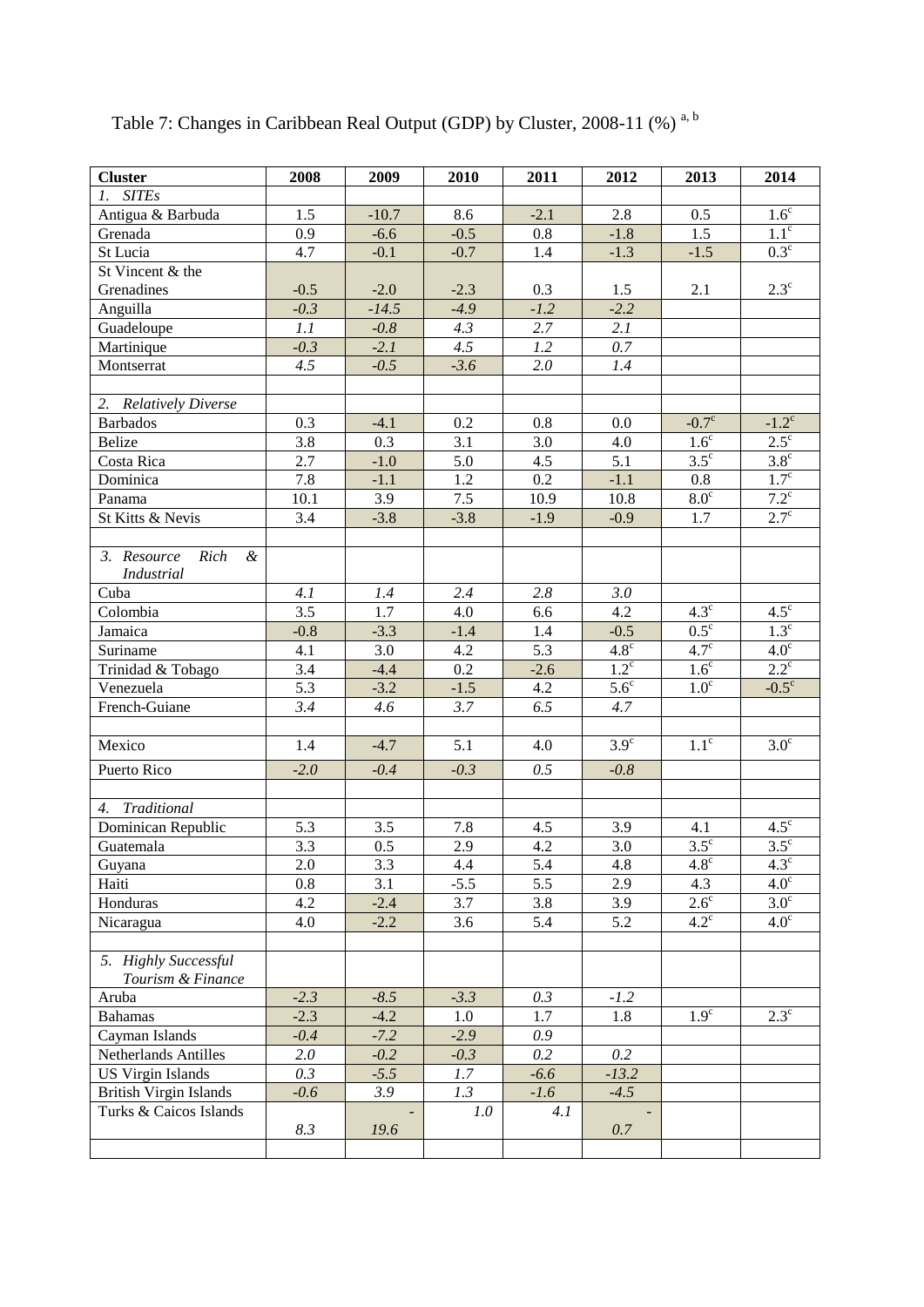Notes: <sup>a</sup>, Data from IMF, *World Economic Outlook* database, April 2014 (expenditure based GDP at constant prices, country specific base years). Data shown in italics from other, miscellaneous sources –hence less reliable and not for the full time series. <sup>b</sup>, Sources for data shown in italics as follows: Anguilla, Montserrat, Cuba, Puerto Rico. Aruba, Netherlands Antilles, British Virgin Islands and Turks & Caicos Islands all from UN *National Main Accounts Database*. GDP at constant prices in national currencies. Some estimation used by UN where incomplete data series. Cayman Islands: Economic & Statistical Office of Cayman Islands estimates, at 2007 prices. US Virgin Islands: US Bureau of Economic Research (real GDP growth estimated at August 2013). Guadeloupe, Martinique and French-Guiane: French Institut National de la Statistique et de l'Etudes Economique (INSEE) – PIB at market prices. <sup>c</sup>, IMF staff estimates.

<sup>d</sup>, Shaded cells show declining GDP.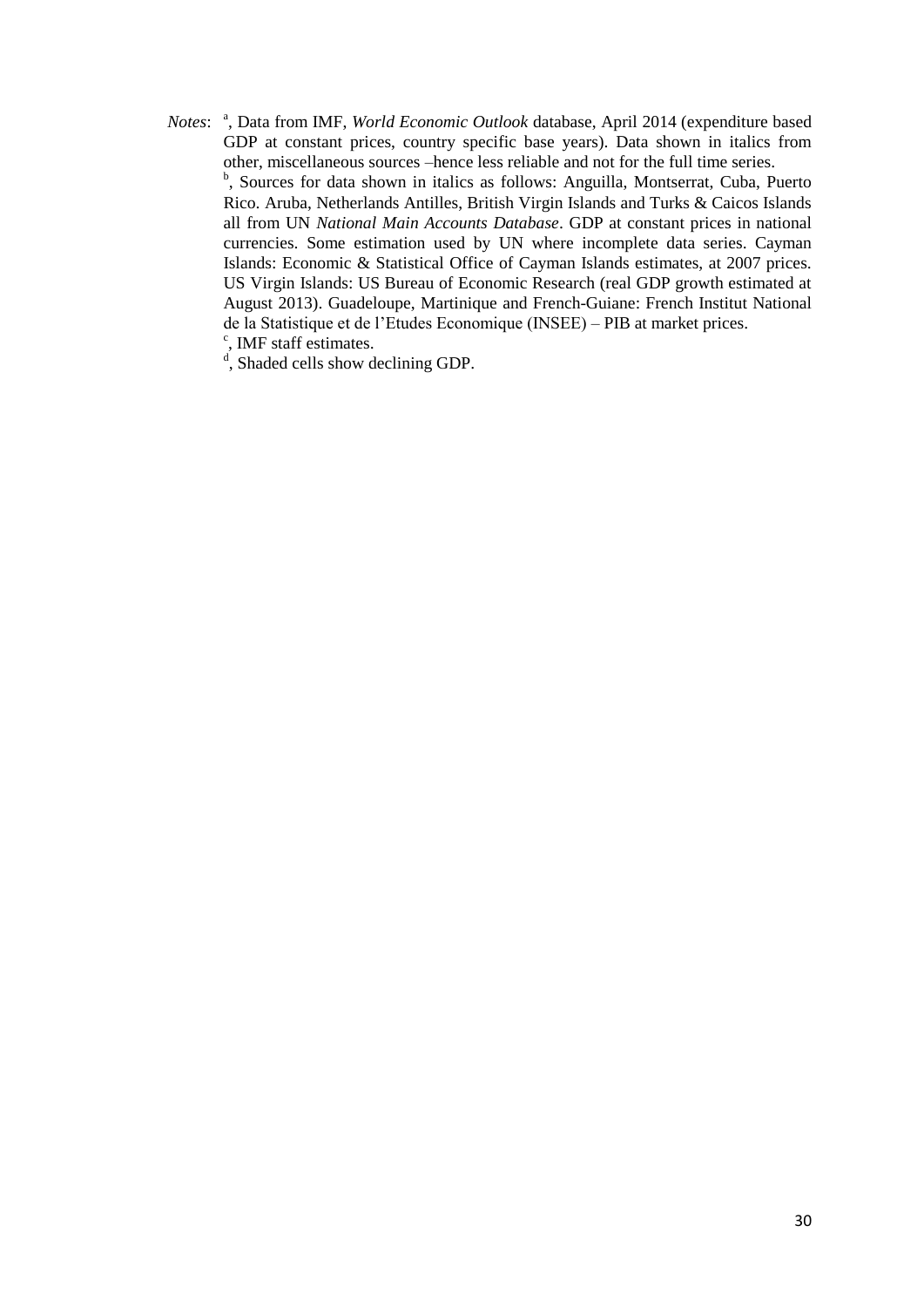**Cluster 2007-10 2010-14 Number of cases** *1. SITEs*  $+6.4$   $+6.4$   $+6.4$   $+6.6$  8) 2. *Relatively Diverse*  $+1.9 +1.2.1 +12.1 +6 (of 6)$ *3. Resource Rich & Industrial* -0.1  $+11.4$ 5 (of 7) *4. Traditional*  $+3.2 +17.6 +17.6$  6 (of 6) *5. Highly Successful Tourism & Finance* -3.2 +7.9 1 (of 7)

Table 8: Average Change in Cluster GDP, 2007-10 and 2010-14 (%)

*Notes*: 1, Not annual averages. Figures show GDP absolute change over the two periods, as percentage of base year GDP. Note different lengths of the two time periods.

2, Unweighted averages of cluster member countries.

3, Shaded cells show declining GDP.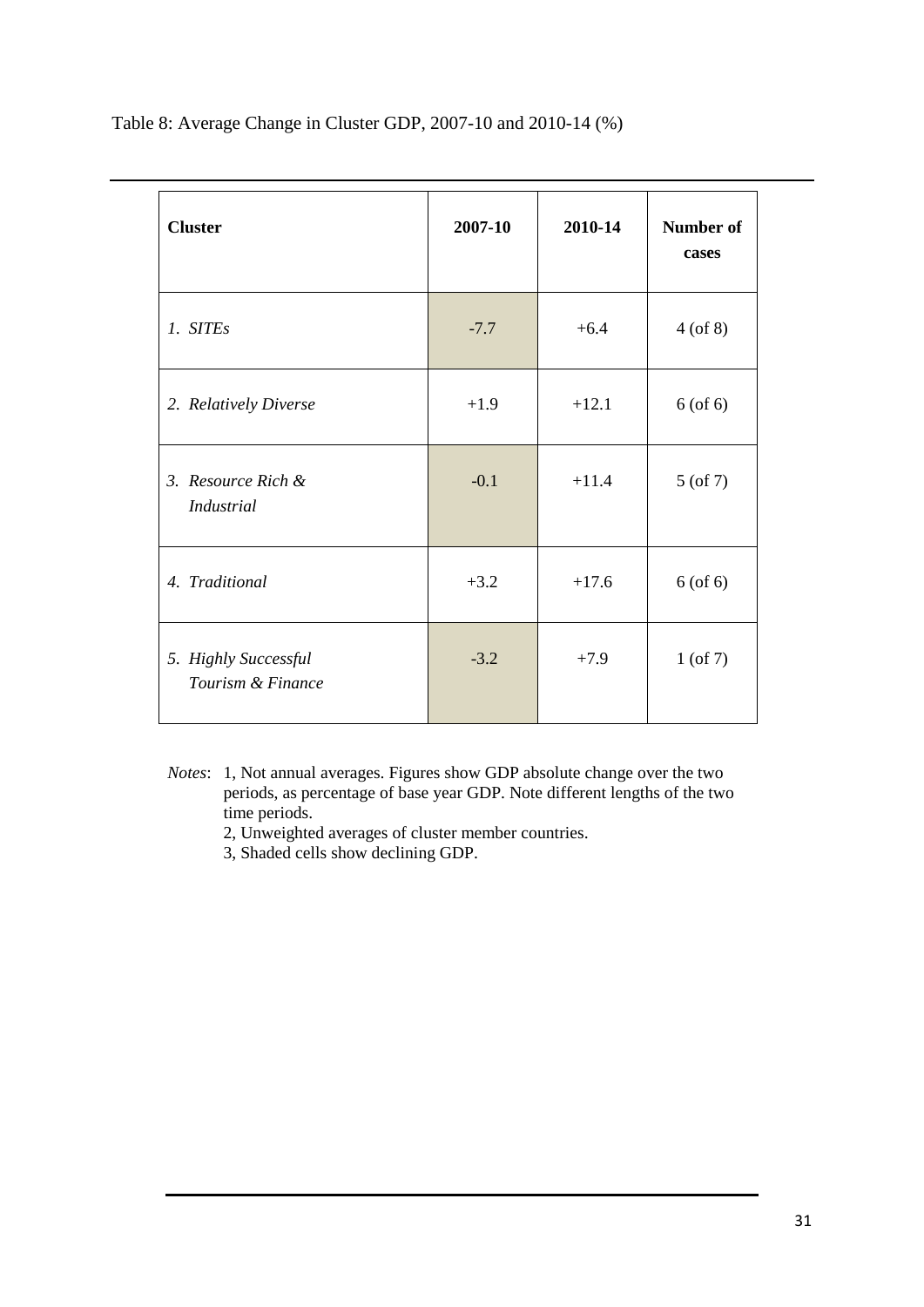Table 9: Changes in Caribbean Current Account Balances & Export Volumes by Cluster, 2008-14 a, b

Current Account Balance (% of GDP) Export Volume Change (%)

| <b>Cluster</b>        | 2008    | 2009    | 2010    | 2011    | 2012    | 2013    | 2014    | 2008    | 2009    | 2010    | 2011    | 2012    | 2013   | 2014    |
|-----------------------|---------|---------|---------|---------|---------|---------|---------|---------|---------|---------|---------|---------|--------|---------|
| 1. SITEs              |         |         |         |         |         |         |         |         |         |         |         |         |        |         |
| Antigua & Barbuda     | $-26.7$ | $-14.0$ | $-14.7$ | $-10.4$ | $-14.0$ | $-13.8$ | $-12.3$ | 1.0     | $-12.2$ | $-3.4$  | 3.5     | $-0.3$  | $-3.3$ | 1.0     |
| Grenada               | $-28.0$ | $-22.2$ | $-22.1$ | $-21.8$ | $-19.2$ | $-27.2$ | $-22.6$ | $-5.4$  | $-6.8$  | $-8.7$  | 4.8     | $-7.4$  | $-4.0$ | 6.2     |
| St Lucia              | $-28.7$ | $-11.6$ | $-16.2$ | $-18.8$ | $-12.8$ | $-11.8$ | $-11.4$ | 7.7     | 8.4     | 6.5     | $-7.5$  | $-5.6$  | 2.8    | 2.8     |
| St Vincent & the      |         |         |         |         |         |         |         |         |         |         |         |         |        |         |
| Grenadines            | $-33.1$ | $-29.2$ | $-30.6$ | $-29.4$ | $-27.8$ | $-28.9$ | $-30.7$ | 7.7     | $-13.5$ | 1.8     | $-12.3$ | 3.3     | 4.8    | 5.0     |
| 2. Relatively Diverse |         |         |         |         |         |         |         |         |         |         |         |         |        |         |
| <b>Barbados</b>       | $-10.7$ | $-6.8$  | $-5.8$  | $-11.4$ | $-10.1$ | $-11.4$ | $-7.8$  | $-5.1$  | $-10.9$ | 4.5     | $-0.6$  | $-5.5$  | $-3.2$ | 3.0     |
| <b>Belize</b>         | $-10.6$ | $-4.9$  | $-2.4$  | $-1.1$  | $-2.2$  | $-4.2$  | $-4.5$  | 1.1     | $-6.6$  | 7.9     | 5.7     | 8.3     | $-2.0$ | $-0.9$  |
| Costa Rica            | $-9.3$  | $-2.0$  | $-3.5$  | $-5.3$  | $-5.3$  | $-5.0$  | $-5.1$  | $-2.0$  | $-6.0$  | 5.5     | 5.4     | 9.5     | 3.6    | 6.5     |
| Dominica              | $-28.7$ | $-22.7$ | $-17.4$ | $-14.5$ | $-18.9$ | $-17.0$ | $-17.7$ | $-3.4$  | 2.3     | 7.5     | $-0.2$  | $-13.0$ | 5.7    | 5.1     |
| Panama                | $-10.9$ | $-0.7$  | $-11.4$ | $-15.9$ | $-10.6$ | $-11.9$ | $-11.5$ | 17.0    | 15.2    | $-8.0$  | 12.1    | 25.0    | 5.3    | 6.6     |
| St Kitts & Nevis      | $-27.3$ | $-27.3$ | $-21.5$ | $-15.7$ | $-11.9$ | $-8.5$  | $-17.4$ | $-19.9$ | $-0.9$  | 1.6     | $-6.5$  | 5.9     | 16.7   | $-16.5$ |
| 3. Resource Rich &    |         |         |         |         |         |         |         |         |         |         |         |         |        |         |
| <b>Industrial</b>     |         |         |         |         |         |         |         |         |         |         |         |         |        |         |
| Colombia              | $-2.8$  | $-2.1$  | $-3.0$  | $-2.9$  | $-3.2$  | $-3.3$  | $-3.3$  | 6.6     | 6.7     | 1.2     | 13.8    | 4.5     | 1.8    | 4.4     |
| Jamaica               | $-17.7$ | $-11.0$ | $-8.7$  | $-13.4$ | $-13.0$ | $-10.4$ | $-8.6$  | $-9.4$  | 15.6    | $-15.9$ | $-9.4$  | 6.5     | 11.6   | 11.1    |
| Suriname              | 9.2     | 0.3     | 6.4     | 5.8     | 0.6     | $-4.7$  | $-4.5$  | 14.7    | $-8.1$  | 29.9    | 6.4     | 5.8     | $-6.3$ | $-8.5$  |
| Trinidad & Tobago     | 30.5    | 8.5     | 20.3    | 12.4    | 4.9     | 10.2    | 10.1    | 20.0    | $-38.2$ | 5.8     | 13.4    | $-10.7$ | 18.7   | $-2.9$  |
| Venezuela             | 10.2    | 0.7     | 3.0     | 7.7     | 2.9     | 2.7     | 2.4     | $-1.0$  | $-13.7$ | $-12.9$ | 4.7     | 1.6     | $-6.5$ | 0.3     |
| Mexico                | $-1.8$  | $-0.9$  | $-0.3$  | $-1.1$  | $-1.3$  | $-1.8$  | $-1.9$  | 0.5     | $-13.5$ | 21.6    | 7.5     | 3.5     | 2.0    | 5.1     |
| 4. Traditional        |         |         |         |         |         |         |         |         |         |         |         |         |        |         |
| Dominican Republic    | $-9.9$  | $-5.0$  | $-8.4$  | $-7.9$  | $-6.8$  | $-4.2$  | $-4.5$  | $-4.7$  | $-8.4$  | 12.2    | 8.7     | 6.9     | 6.2    | 7.2     |
| Guatemala             | $-3.6$  | 0.7     | $-1.4$  | $-3.4$  | $-2.6$  | $-3.0$  | $-2.6$  | 4.1     | $-2.0$  | 3.7     | 2.1     | 2.3     | 2.4    | 4.9     |
| Guyana                | $-13.7$ | $-9.1$  | $-9.6$  | $-13.1$ | $-13.3$ | $-17.9$ | $-18.3$ | $-7.7$  | 0.2     | $-4.6$  | 6.1     | 9.7     | 2.4    | 4.9     |
| Haiti                 | $-3.1$  | $-1.9$  | $-1.5$  | $-4.3$  | $-5.4$  | $-6.5$  | $-5.8$  | 10.0    | 20.4    | $-4.6$  | 20.8    | 3.0     | 14.3   | 7.8     |
| Honduras              | $-15.4$ | $-3.8$  | $-4.3$  | $-8.0$  | $-8.6$  | $-8.8$  | $-7.4$  | 0.1     | $-17.1$ | 19.0    | 10.1    | 10.6    | $-0.8$ | 3.8     |
| Nicaragua             | $-18.4$ | $-8.6$  | $-9.7$  | $-13.2$ | $-12.9$ | $-13.2$ | $-12.7$ | 12.7    | 3.6     | 18.7    | 9.2     | 8.8     | 11.4   | 11.8    |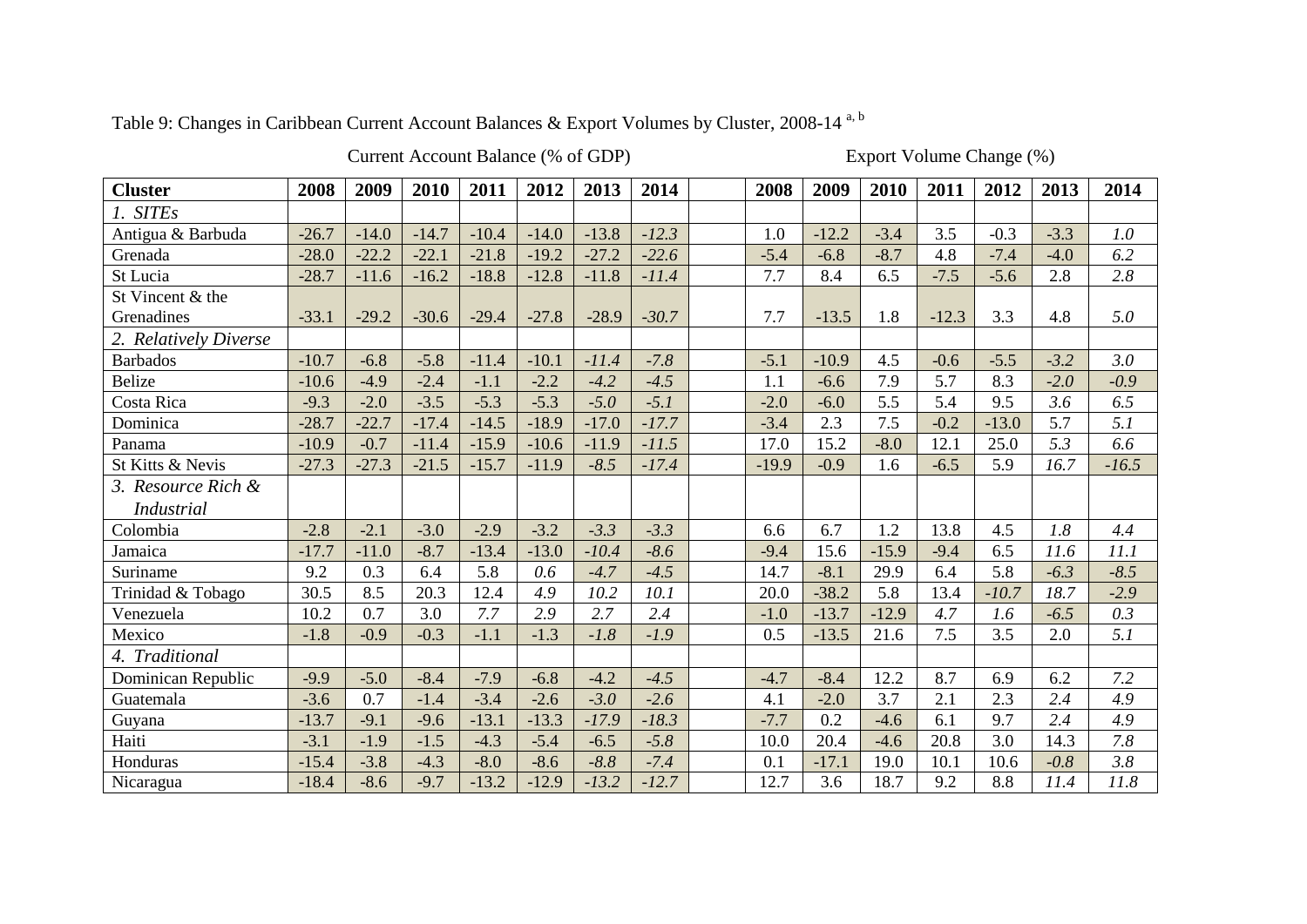| $TT^{\star}$ 1<br>Highly<br>Successful<br><u>.</u><br>$\mathbf{r}$<br>$\overline{ }$<br>Tourism & Finance |         |         |         |                       |         |         |                       |        |                 |      |     |              |                          |                            |
|-----------------------------------------------------------------------------------------------------------|---------|---------|---------|-----------------------|---------|---------|-----------------------|--------|-----------------|------|-----|--------------|--------------------------|----------------------------|
| <b>Bahamas</b>                                                                                            | $-10.6$ | $-10.4$ | $-10.1$ | 152<br>$-1$<br>1 J .J | $-18.4$ | $-19.6$ | $\sqrt{2}$<br>14<br>. | $-4.4$ | $\Omega$<br>LU. | ر ہے | 1.0 | $\sim$<br>ЧД | $\overline{\phantom{a}}$ | $\sim$ $\sim$<br>$\ddotsc$ |

Notes: <sup>a</sup>, Exports of both goods and services included.<br><sup>b</sup>, Data are from IMF, *World Economic Outlook* database, April 2014. Data in italics IMF staff estimates.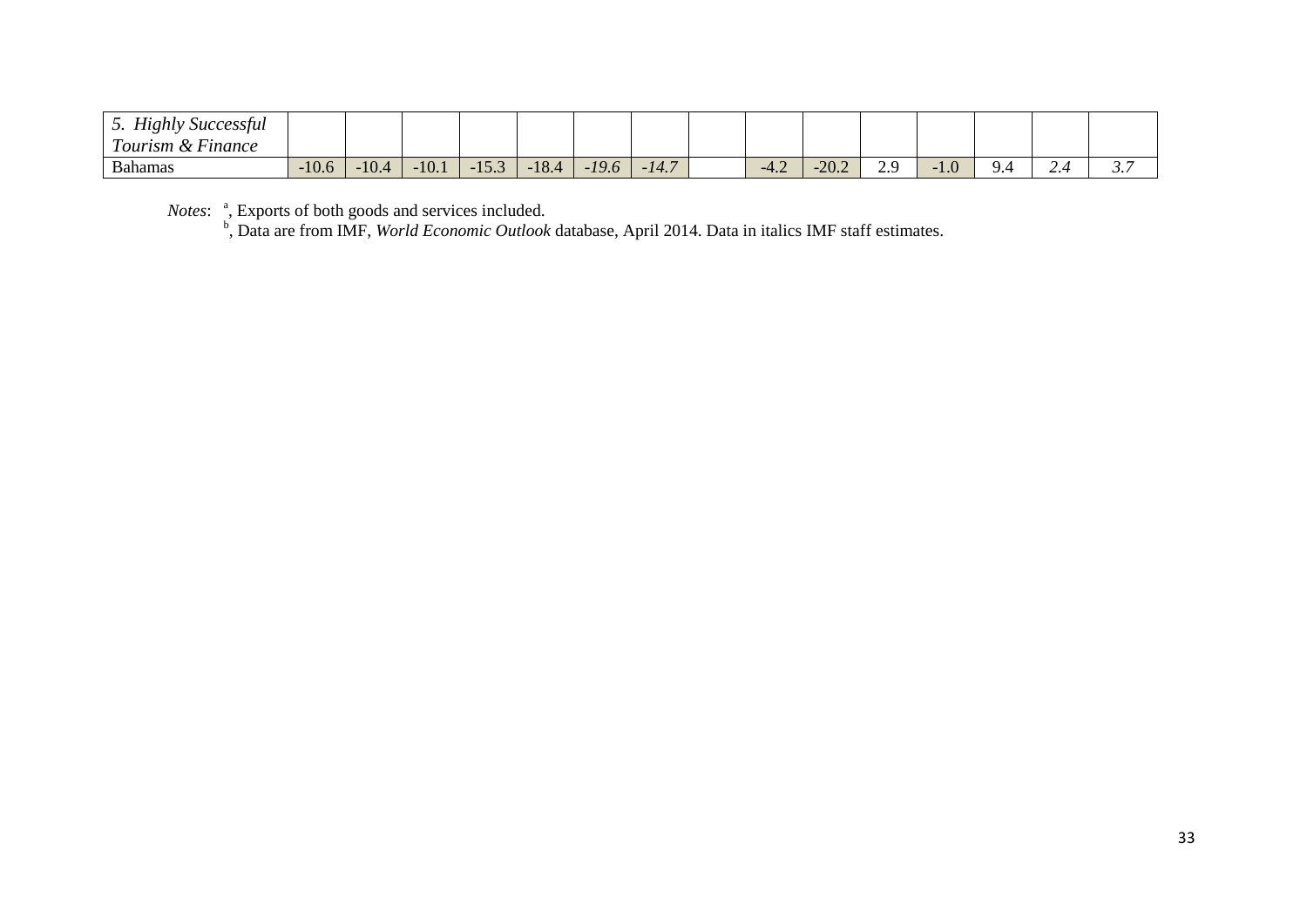Table 10: Changes in Tourism for Clusters 1 (SITEs) & 5 (Highly Successful Tourism and Finance) Economies, 2007-13<sup>a</sup>

Tourist (Stop-Over) Arrivals: % Change Cruise Passengers: % Change

| <b>Cluster</b>           | 2008    | 2009    | 2010       | 2011   | 2012    | 2013   | 2008                     | 2009                     | 2010                     | 2011                     | 2012                     | 2013                     |
|--------------------------|---------|---------|------------|--------|---------|--------|--------------------------|--------------------------|--------------------------|--------------------------|--------------------------|--------------------------|
|                          |         |         |            |        |         |        |                          |                          |                          |                          |                          |                          |
| <b>SITES</b>             |         |         |            |        |         |        |                          |                          |                          |                          |                          |                          |
| Antigua & Barbuda        | 1.5     | $-11.8$ | $-1.9$     | 5.0    | 2.3     | $-1.2$ | $-13.7$                  | 22.7                     | $-21.8$                  | 8.8                      | $-9.1$                   | $-3.1$                   |
| Grenada                  | 0.4     | $-12.5$ | $-2.6$     | 7.1    | $-5.1$  | 0.9    | 8.3                      | 16.1                     | $-2.8$                   | 24.5                     | $-21.7$                  | $-18.6$                  |
| St Lucia                 | 2.9     | $-5.8$  | 9.9        | 2.1    | $-1.8$  | 3.9    | 1.5                      | 12.8                     | $-4.2$                   | $-5.9$                   | $-9.3$                   | 3.9                      |
| St Vincent & the         |         |         |            |        |         |        |                          |                          |                          |                          |                          |                          |
| Grenadines               | $-6.2$  | $-10.3$ | $-3.9$     | 1.9    | 0.7     | $-3.5$ | $-19.3$                  | 28.2                     | $-25.8$                  | $-19.9$                  | $-13.4$                  | 7.8                      |
| Anguilla                 | $-12.1$ | $-15.2$ | 7.1        | 6.1    | $-1.6$  | 6.8    | $\overline{\phantom{a}}$ | $\overline{\phantom{a}}$ | $\overline{\phantom{a}}$ | $\overline{\phantom{a}}$ | $\overline{\phantom{a}}$ | $\overline{\phantom{a}}$ |
| Guadeloupe               | na      | na      | na         | na     | na      | na     | na                       | na                       | na                       | na                       | na                       | na                       |
| Martinique               | $-4.3$  | $-7.9$  | 7.9        | 4.2    | $-1.8$  | 0.3    | 21.5                     | $-19.9$                  | 7.0                      | $-44.9$                  | 127.3                    | 11.0                     |
| Montserrat               | $-5.0$  | $-14.3$ | $-5.2$     | $-9.8$ | 35.5    | $-1.5$ | $\blacksquare$           | $\overline{\phantom{a}}$ | $\overline{\phantom{a}}$ | $\overline{\phantom{a}}$ | $\blacksquare$           | $\blacksquare$           |
| <b>Highly Successful</b> |         |         |            |        |         |        |                          |                          |                          |                          |                          |                          |
| Tourism &                |         |         |            |        |         |        |                          |                          |                          |                          |                          |                          |
| Finance                  |         |         |            |        |         |        |                          |                          |                          |                          |                          |                          |
| Aruba                    | 7.1     | $-1.7$  | 7.1        | 5.4    | 4.0     | 8.3    | 15.4                     | 9.1                      | $-6.2$                   | 5.4                      | $-2.9$                   | 18.2                     |
| <b>Bahamas</b>           | $-4.3$  | $-9.3$  | 3.3        | $-1.7$ | 5.6     | $-4.1$ | $-3.7$                   | 13.8                     | 17.0                     | 9.2                      | 6.6                      | 6.2                      |
| Cayman Islands           | 3.9     | $-10.2$ | 6.0        | 7.2    | 4.1     | 7.4    | $-9.5$                   | $-2.1$                   | 5.1                      | $-12.3$                  | 7.6                      | $-8.7$                   |
| Netherlands              |         |         |            |        |         |        |                          |                          |                          |                          |                          |                          |
| Antilles:                |         |         |            |        |         |        |                          |                          |                          |                          |                          |                          |
| Curaçao                  | 36.4    | $-10.3$ | $-6.8$     | 14.2   | 7.5     | 4.9    | $-6.6$                   | 37.2                     | $-9.5$                   | 4.7                      | 7.6                      | 41.4                     |
| <b>Sint Maarten</b>      | 1.3     | $-7.4$  | 0.7        | $-4.2$ | 7.6     | 2.3    | $-5.4$                   | $-9.7$                   | 24.5                     | 9.5                      | 5.9                      | 1.5                      |
| <b>US Virgin Islands</b> | $-1.5$  | $-2.5$  | 3.8        | $-1.8$ | 8.6     | $-4.7$ | $-8.4$                   | $-9.9$                   | 17.5                     | 8.1                      | $-5.2$                   | 4.9                      |
| <b>British Virgin</b>    |         |         |            |        |         |        |                          |                          |                          |                          |                          |                          |
| Islands                  | $-3.4$  | $-10.7$ | 7.0        | 2.2    | 4.0     | 1.2    | $-0.6$                   | $-7.2$                   | $-5.4$                   | $-3.3$                   | $-19.4$                  | $-5.9$                   |
| Turks & Caicos           |         |         | $2007/10=$ |        |         |        |                          |                          | $2007/10=$               |                          |                          |                          |
| Islands                  |         |         | 6.1        | 35.4   | $-17.6$ | $-0.4$ |                          |                          | 62.6                     | 6.1                      | $-18.5$                  | 15.1                     |

*Notes*: a. Caribbean Tourism Organisation data used except Turks & Caicos Islands (Turks & Caicos Tourist Board data).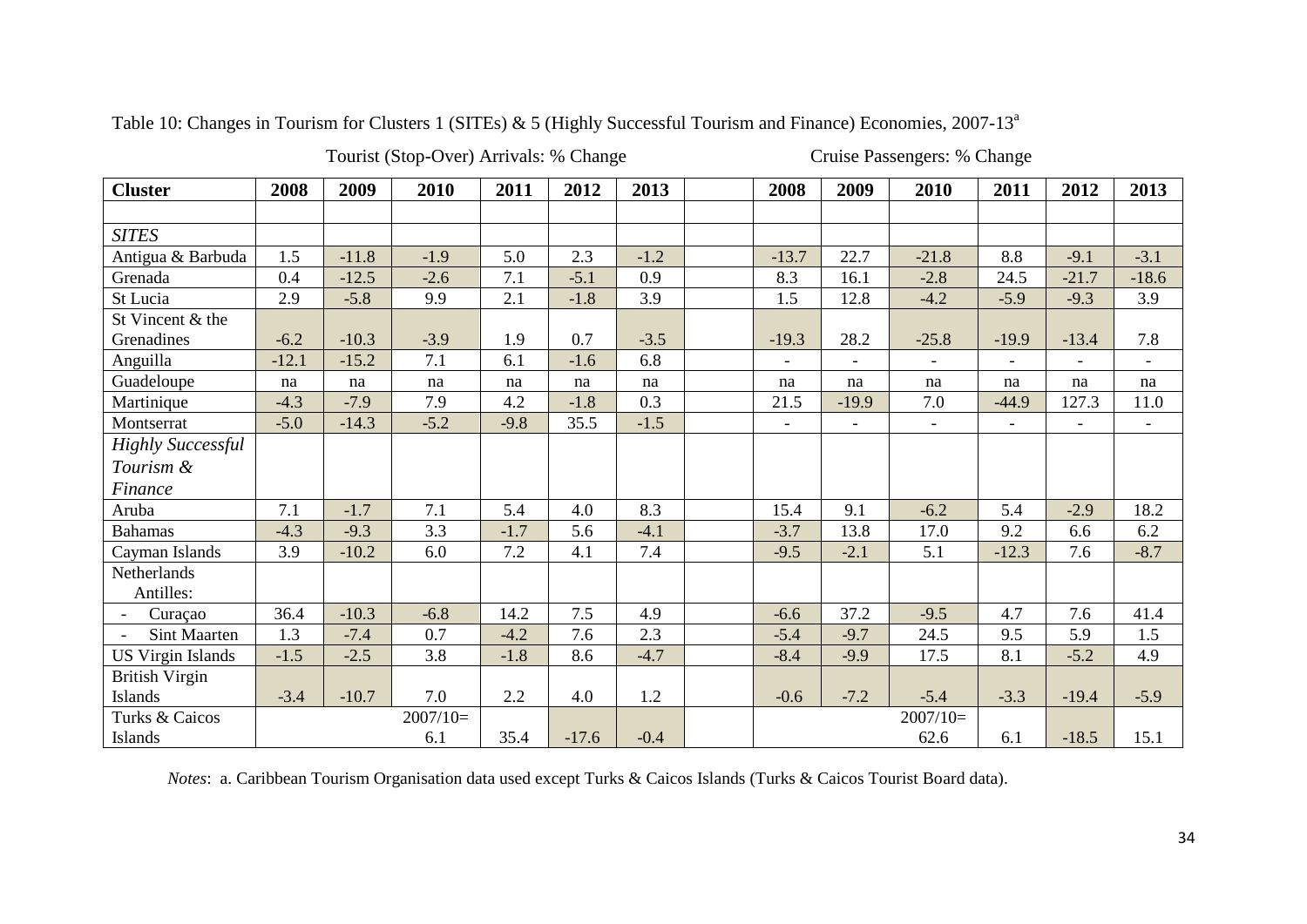Annex Table 1: Details of Extension of the Cluster Variables to 36 Entities

- GNIpc: GNI per capita, 2007, World Bank data. Entities allocated to one of four ordinal classes designated by the World Bank ( $1 =$  Lower Income – under \$935;  $2 =$  Lower Middle Income – \$936 to \$3,705; 3 = Upper Middle Income – \$3,706 to \$11,455; 4 = High Income – over \$11,456). \$US throughout. 'Key Indicators for Other Economies' table in World Bank, *World Development Reports* (especially 2009), main source for very small states. Not at PPP. 'Best guess' estimates for seven entities: Anguilla assumed '4' (CIA *World Factbook*, 2008 est. of GDP per capita at PPP =  $$12,200$ ; UK FCO est. at  $2009 = $18,623$ ). British Virgin Islands assumed '4' (CIA 2004 est. of GDP per capita at PPP =  $$38,500$ ; UK FCO est. 2010 = \$30,282). Guadeloupe assumed '4' (Eurostat 2007 GDP per capita at PPS =  $\epsilon$ 17,400 = \$23,385). French-Guiane assumed '4' (Eurostat 2007 GDP per capita at PPS =  $€12,900 =$ \$17,337). Martinique assumed '4' (Eurostat 2007 GDP per capita at PPS =  $€19,100 =$ \$25,670). Montserrat assumed '3' (CIA 2002 est. GDP per capita at PPP =  $$3,400$ ; UK FCO 2009 GDP per capita = EC\$31,725 = \$US11,750). Turks & Caicos Islands assumed '4' (CIA 2007 GDP per capita at PPP \$11,500).
- AGRIC: Agriculture, forestry and fisheries percentage of GVA, 2007. UN *Main Accounts Aggregates Database*. National currency values. Converted to ordinal variable with six classes (1 = 0-5% of GVA; 2 = 5-10%;  $3 = 10$ -15%; 4 = 15-20%; 5 = 20-25%; 6 = over 25%). For 31 countries, UN continuous data for 2007 converted to ordinal variables. For five entities, 'best guess' estimate ordinal class derived: Guadeloupe assumed '1' (Eurostat agriculture as % GDP in 2007 = 2.7%); French-Guiane assumed '1' (Eurostat 2007 % GDP = 4.4%); Martinique assumed '1' (Eurostat 2007 % GDP = 2.2%); Montserrat assumed '1' (CIA *World Factbook* 2011 est. % GDP = 1.6%); US Virgin Islands assumed '1' (CIA 2003 est. of % GDP =  $1.0\%$ ).
- INDUST: Industry (manufacturing, construction, mining and utilities) percentage of GVA. Source as AGRIC. Converted to the same six ordinal classes. For 31 countries, UN continuous data for 2007 converted to ordinal variables. For five entities, 'best guess' estimate ordinal class derived: Guadeloupe assumed '2' (Eurostat manufacturing as % GDP in 2007 = 5.2%); French-Guiane assumed '2' (Eurostat 2007 % GDP = 10.4%); Martinique assumed '2' (Eurostat 2007 % GDP = 7.8%); Montserrat assumed '5' (CIA World Factbook 2011 est. %) GDP = 23%); US Virgin Islands assumed '4' (CIA 2003 est. of % GDP = 19%).
- TOURISTS: Caribbean Tourism Organisation (CTO)/UN World Tourism Organisation (UNWTO) data, 2007. Numbers of tourist arrivals per 1,000 population. 2007 population data.
- CRUISE: CTO/UNWTO data, 2007. Cruise visitors per 1,000 population. 2007 population data. No UNWTO data for Guyana, French-Guiane and Turks & Caicos Islands. Cruise tourists assumed zero for Guyana and French-Guiane. Government statistical website figure of 379,936 used for Turks & Caicos Islands in 2007.
- FINAN: Binary variable for presence/absence of offshore finance center. Rose and Spiegel (2007) list.
- RESOUR: Binary variable for presence/absence of major export-earning resource. Belize (oil, timber, fish); French-Guiane (timber); Guyana (fish, timber, bauxite); Jamaica (bauxite and alumina); Suriname (alumina, gold, oil, timber, fish); Trinidad & Tobago (oil & gas); Cuba (oil, nickel). Excludes agricultural resources and 'green' environment resources (e.g., beaches, land area, mountains) or built environment. Comprises oil  $\&$  gas, other minerals, fish and timber resources. Variable is authors' own construction drawing on UK data, government statistical websites and publications. Rough rule of thumb of approximately 10% or more of export earnings from the resources as threshold value.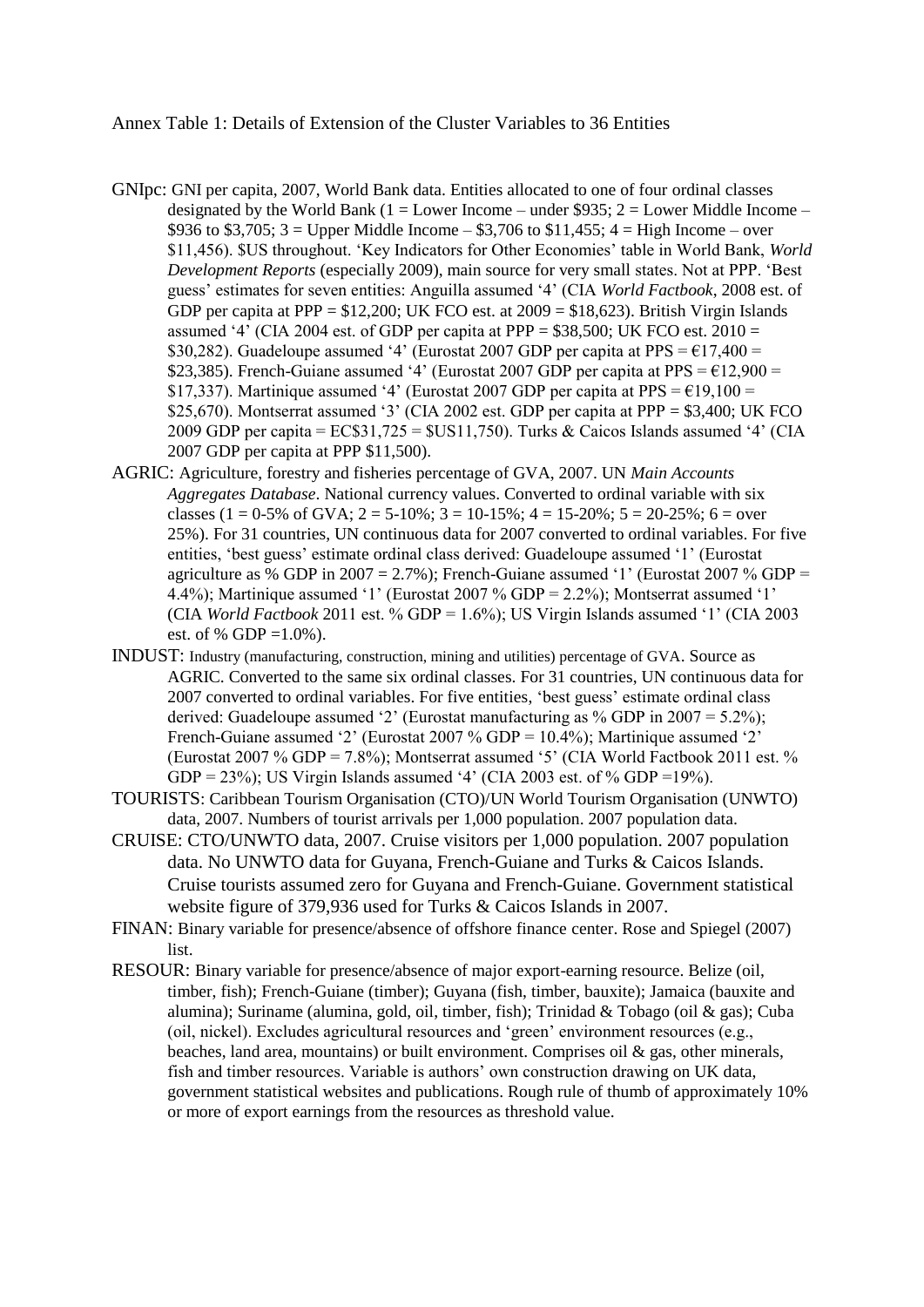

Figure 1: Dendrogram of Cluster Analysis of 28 Caribbean States, 2007

#### **Figure 1**

*Index*: Cluster 1: red; Cluster 2: blue; Cluster 3: purple; Cluster 4: yellow; Cluster 5: green.